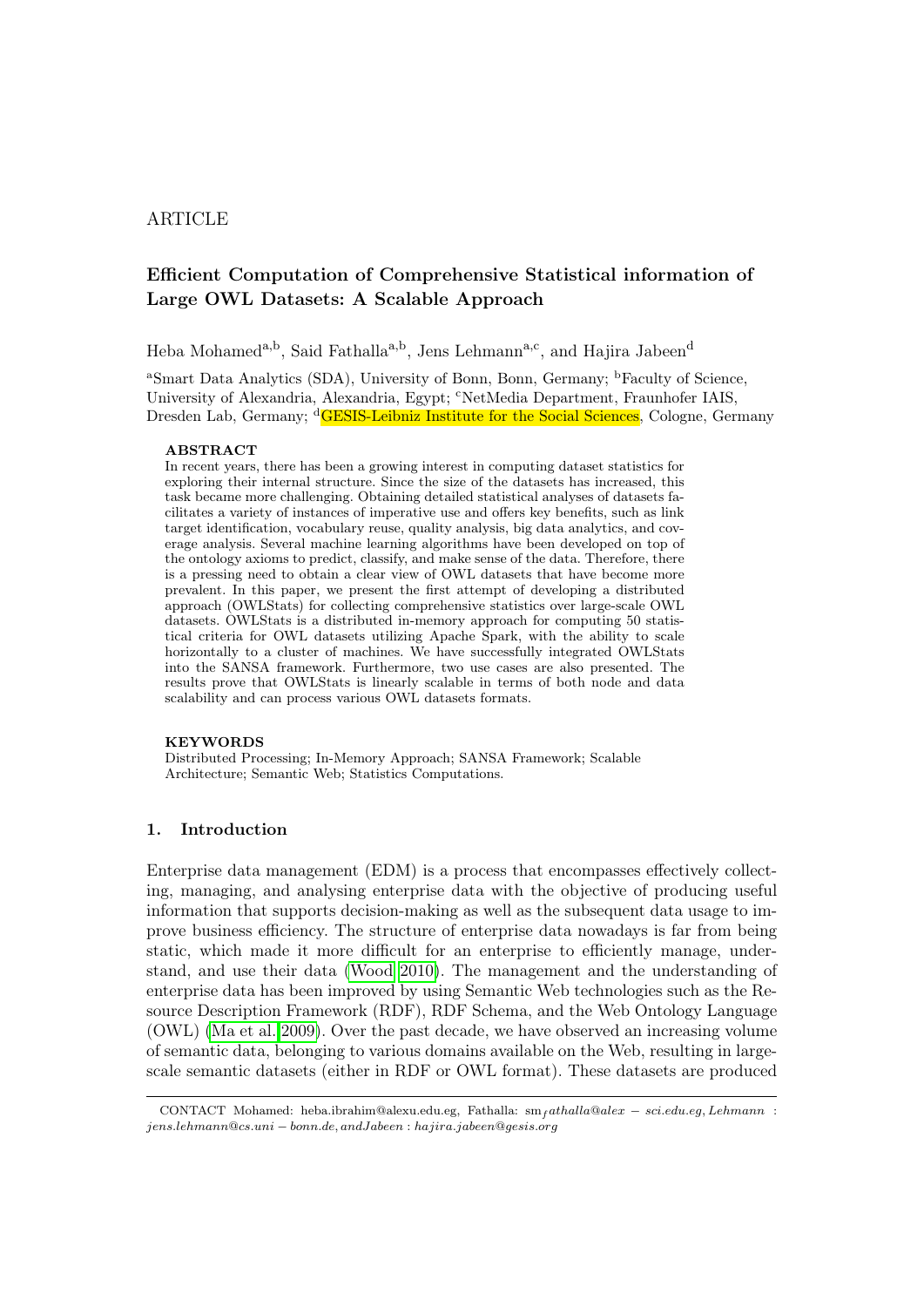based on the ontology to which they conform [\(Li and Sima 2015\)](#page-19-1). Ontologies are particularly widespread in the life sciences, where several large biomedical ontologies have been developed, including the Biological Pathways Exchange (BioPAX) ontology<sup>[1](#page-1-0)</sup>, and the National Cancer Institute thesaurus<sup>[2](#page-1-1)</sup>, and enterprise data representation, including Zachman's Enterprise Ontology [\(Kappelman and Zachman 2013\)](#page-19-2). Ontologies are being used in application areas like Software Engineering [\(Wongthongtham et al. 2017;](#page-20-1) [Pileggi et al. 2018\)](#page-19-3), Bioinformatics [\(Facchiano 2017\)](#page-19-4), Data Integration [\(De Giacomo](#page-19-5) [et al. 2018\)](#page-19-5) and Enterprise Data Management [\(Rajabi et al. 2013\)](#page-19-6).

It is of vital importance to collect comprehensive statistics on datasets illustrating their internal structure and external consistency to assess the efficiency of the individual datasets as well as to monitor the progress of Web data publishing and integration. Obtaining detailed statistical analyses of datasets facilitates a variety of instances of imperative use and offers key benefits. For example:

- Link target identification: To build a web of data, the linking between different datasets is of crucial importance for many Linked Data applications, such as ontology merging and fusion. Getting insights about the inner structure of a dataset (i.e., statistics about classes, properties, vocabularies, etc.), boosts the process of integrating and reusing datasets in semantics-based systems.
- *Vocabulary reuse:* Evaluating the vocabulary reuse is of significance since existing vocabularies constitute a significant prerequisite for an interoperable Web of Data. Hence, calculating the commonly used vocabularies simplifies dataset creation and integration.
- *Quality analysis:* Assessing and evaluating the quality expected, and determining whether it is sufficient for a particular application is highly important. It is crucial to analyze datasets concerning incoming and outgoing links, the used vocabularies, properties values, and their ranges, in order to create similar measures on the Web of Data.
- Coverage analysis: To ensure that the frequent dataset properties are used with similar entities. Furthermore, namespace frequency is an indicator of a dataset domain, i.e., the more namespaces belonging to a domain, the more relevant the dataset to that domain.
- Big data analytics: Process large-scale enterprise data, particularly when the data is distributed across different locations.

A variety of approaches have attempted to compute statistics about RDF datasets [\(Langegger and Woss 2009;](#page-19-7) [Auer et al. 2012;](#page-18-0) [Sejdiu et al. 2018\)](#page-19-8). Although these approaches are interesting, they do not allow for computing statistics over largescale OWL datasets. To the best of our knowledge, previous work has failed to address statistical computations for OWL datasets. Most studies have only tended to focus on triple structure analysis rather than the axiom structure of the datasets. OWLStats is the first attempt to develop a distributed approach for providing comprehensive statistical information about large-scale OWL datasets. To achieve scalability, we have implemented our approach using Apache Spark<sup>[3](#page-1-2)</sup>, a distributed in-memory computing framework. Spark is horizontally scalable and can run on multiple machine clusters, i.e.,

<span id="page-1-0"></span><sup>1</sup><http://www.biopax.org/>

<span id="page-1-1"></span><sup>2</sup><https://ncit.nci.nih.gov>

<span id="page-1-2"></span><sup>3</sup><https://spark.apache.org/>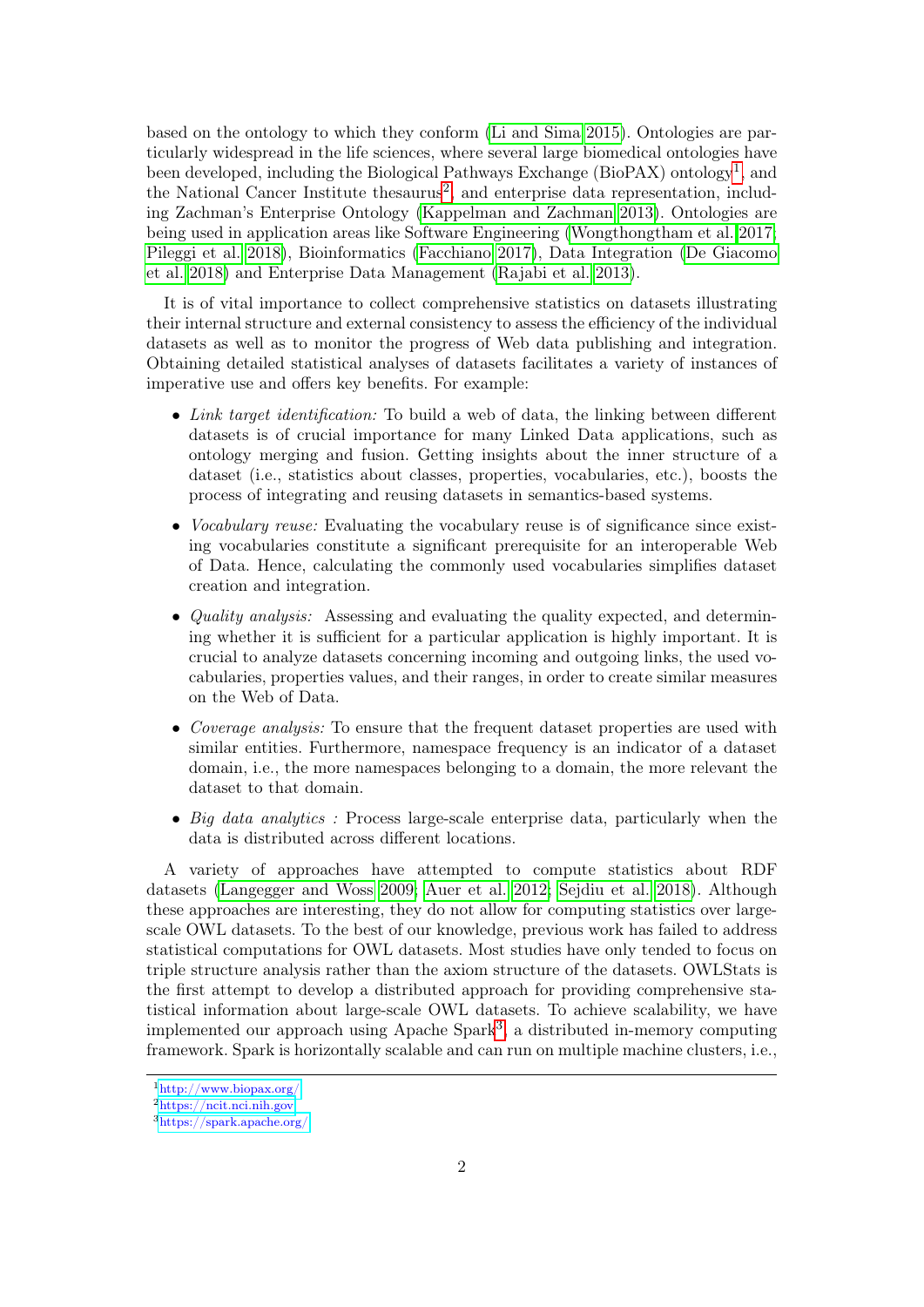the workload is spread across multiple machine memories. Due to its efficiency in handling large-scale datasets and scalability, Apache Spark has recently gained considerable attention. The primary abstraction that Spark provides is the Resilient Distributed Dataset (RDD). Additional advantages of using RDDs are in-memory computation, fault tolerance, distributed partitioning, and persistence.

The ultimate goal of enterprise data management research is to increase the productivity of organizations by building scalable data architectures that allow to adapt quickly to changes and process very large amount of data, guarantee data consistency, conduct valuable data analysis, and produce effective insights. Therefore, in this article, we propose a novel approach (i.e., OWLStats) for comprehensive statistical computation of large-scale OWL datasets that extends the work presented in [\(Mohamed](#page-19-9) [et al. 2020\)](#page-19-9). We are providing 20 new axiom-based statistical criteria (Criteria 30–50 in [Table 1\)](#page-6-0) that have not been proposed before. Also, we conducted a new experiment in which we vary the number of cluster workers in order to measure the node scalability with more datasets with various sizes to measure the data scalability. In the proposed approach, we adopted 30 criteria for evaluating large-scale RDF datasets proposed in [\(Auer et al. 2012;](#page-18-0) [Sejdiu et al. 2018\)](#page-19-8) together with proposing 20 additional criteria. We compute the respective statistics in three main steps: 1) storing the OWL dataset into a scalable distributed storage, 2) converting the input dataset into the main data structure (i.e., RDD[OWLAxiom]), and 3) computing the statistical criteria. OWLStats is a generalised approach that allows computing statistics for any OWL dataset (i.e., Functional, Manchester, and OWL/XML syntaxes. To emphasize the usefulness of OWLStats, we successfully integrated it into SANSA framework  $(Lehmann et al. 2017)(see section 7)$  $(Lehmann et al. 2017)(see section 7)$  $(Lehmann et al. 2017)(see section 7)$ . SANSA is an open source<sup>[4](#page-2-0)</sup> large-scale processing engine for efficient processing of large-scale semantic dataset that empowers businesscritical applications in many companies and enterprises around the globe, including  $BigDataEurope<sup>5</sup>$  $BigDataEurope<sup>5</sup>$  $BigDataEurope<sup>5</sup>$ , Boost 4.0<sup>[6](#page-2-2)</sup>, and more.

The remainder of this paper is organized as follows: Section [2](#page-2-3) gives a brief overview of the related work. Section [3](#page-4-0) describes the formal definitions of the statistical criterion and the RDD operation used. The proposed approach, its statistical criteria selection, architecture, implementation, and complexity analysis are described in Section [4.](#page-5-0) The experimental setup and the two different experiments are presented in Section [5.](#page-12-0) The discussion of the obtained results and three use cases are stated in Section [6.](#page-13-0) Three use cases are presented in Section [7.](#page-16-0) The availability and sustainability that the OWLStats fulfil are presented in [section 8.](#page-17-0) Ultimately, we conclude and the potential extension of OWLStats is discussed in Section [9.](#page-18-1)

# <span id="page-2-3"></span>2. Related Work

Semantic web technologies have been widely used in the enterprise data management [\(da Silva Serapião Leal et al. 2020;](#page-18-2) [Suga and Iijima 2018;](#page-20-2) [Ali et al. 2019\)](#page-18-3). The last few years have witnessed considerable growth in the Linked Open Data (LOD), which can be consumed by software agents. These agents can explore, stream, recommend, and organize information in intelligent ways to assist web users. Comprehensive statistics calculation on such datasets has become a vital factor in describing their internal

<span id="page-2-0"></span><sup>4</sup><https://github.com/SANSA-Stack>

<span id="page-2-1"></span><sup>5</sup><https://www.big-data-europe.eu/>

<span id="page-2-2"></span><sup>6</sup><https://boost40.eu/>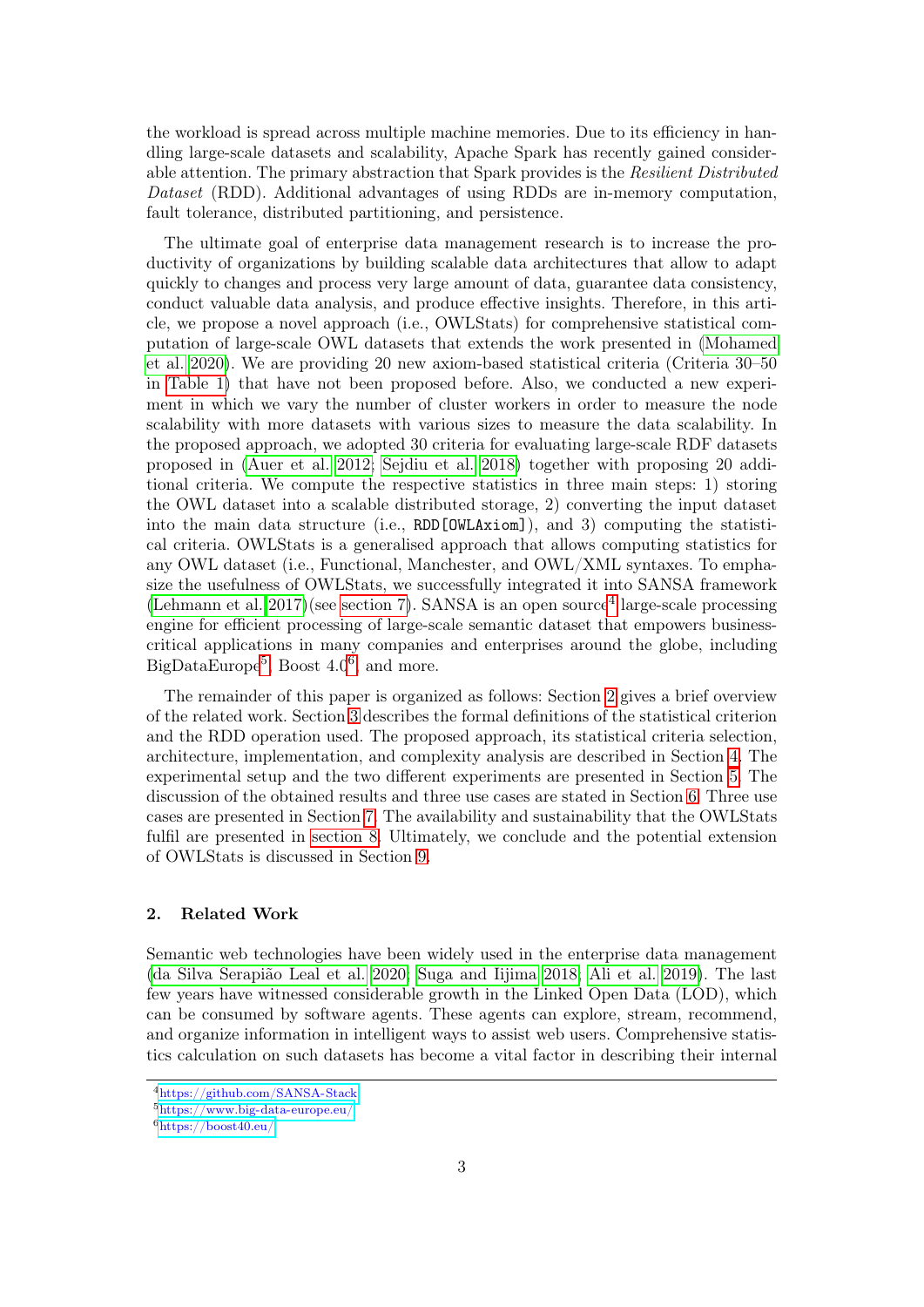structure and coverage. These statistics are increasingly important in many areas, e.g., involving data analysis (e.g., quality analysis and coverage analysis), query optimization, and data interlinking and reuse. In this section, we outline the work related to RDF datasets and OWL ontologies statistics computations. Previous work has primarily focused on calculating RDF statistics, ignoring to address OWL statistics, especially for large-scale OWL ontologies.

RDF datasets statistics computations. Few researchers have addressed the problem of calculating RDF statistics. Make-void<sup>[7](#page-3-0)</sup> is a tool, written in Java, that computes statistics about RDF files, such as the number of triples, classes, and properties, by running several SPARQL queries using the ARQ query engine provided in the Apache Jena framework. It generates statistics in RDF format using VoID vocabulary in order to make it machine-readable. RDFStat [\(Langegger and Woss 2009\)](#page-19-7) is another framework, based on the Jena framework, for calculating statistics from RDF sources, such as documents and SPARQL endpoints. It can generate statistical data, such as the number of instances, as well as histograms for a variety of various data types. Contrary to make-void, RDFStats can utilize SPARQL endpoints for querying RDF data and provides visualizations for its statistics. Furthermore, it does not use VoID (Vocabulary of Interlinked Datasets) for statistics description but rather describes them using SCOVO (Statistical Core Vocabulary [\(Hausenblas et al. 2012\)](#page-19-11)).

LODStats [\(Auer et al. 2012\)](#page-18-0) is an approach, written as a Python module and uses the Redland library [\(Beckett 2001\)](#page-18-4), for computing 32 different statistical criteria, such as typed string length, max per property, and class hierarchy depth, the results are described using VoID. The main advantage of LODStats, when compared to current approaches, is its significantly better performance and scalability as well as low memory consumption. One of the limitations of LODStat is that it can operate only on a single triple pattern, i.e., it does not support, for example, star patterns [\(Gottron](#page-19-12) [et al. 2013\)](#page-19-12). Nevertheless, it provides several schema-level statistics, such as RDFS sub-hierarchy depth, and data-level statistics, such as counting triples with literals. LODStats has been integrated with the Comprehensive Knowledge Archive (CKAN)<sup>[8](#page-3-1)</sup> dataset metadata registry to get a general overview of the current state of the Data on the Web.

Concerning distributed processing-based approaches, BÃűhm et al. [\(Böhm et al. 2011\)](#page-18-5) have developed a scalable approach that automatically generates VoID descriptions for large corpora of Linked Data in a distributed manner. A distributed, in-memory approach for the computation of large RDF datasets statistics is DistLODStats [\(Sejdiu](#page-19-8) [et al. 2018\)](#page-19-8). DistLODStats extends LODStats by calculating the same statistical criteria but in a distributed and scalable manner. DistLODStats is implemented using the Apache Spark framework and is integrated into SANSA. One of the pitfalls of DistLOD-Stats and LODStats is that it can only calculate statistics for RDF datasets. Despite these efforts, no one as far as we know has proposed an approach for computing statistics about OWL datasets. Therefore, we took the step towards implementing a scalable approach that can provide statistical information about large-scale OWL datasets (up to 55 millions axioms in the biomedical domain [\(Matentzoglu et al. 2013\)](#page-19-13)). Actually, OWL datsets are widely used by semantics-based systems, such as Swoogle [\(Ding et al.](#page-19-14) [2004\)](#page-19-14) and Watson [\(d'Aquin and Motta 2011\)](#page-18-6). The proposed approach is the first attempt to compute comprehensive statistics over large-scale OWL datasets. Previous

<span id="page-3-0"></span><sup>7</sup><https://github.com/cygri/make-void>

<span id="page-3-1"></span><sup>8</sup><http://thedatahub.org/>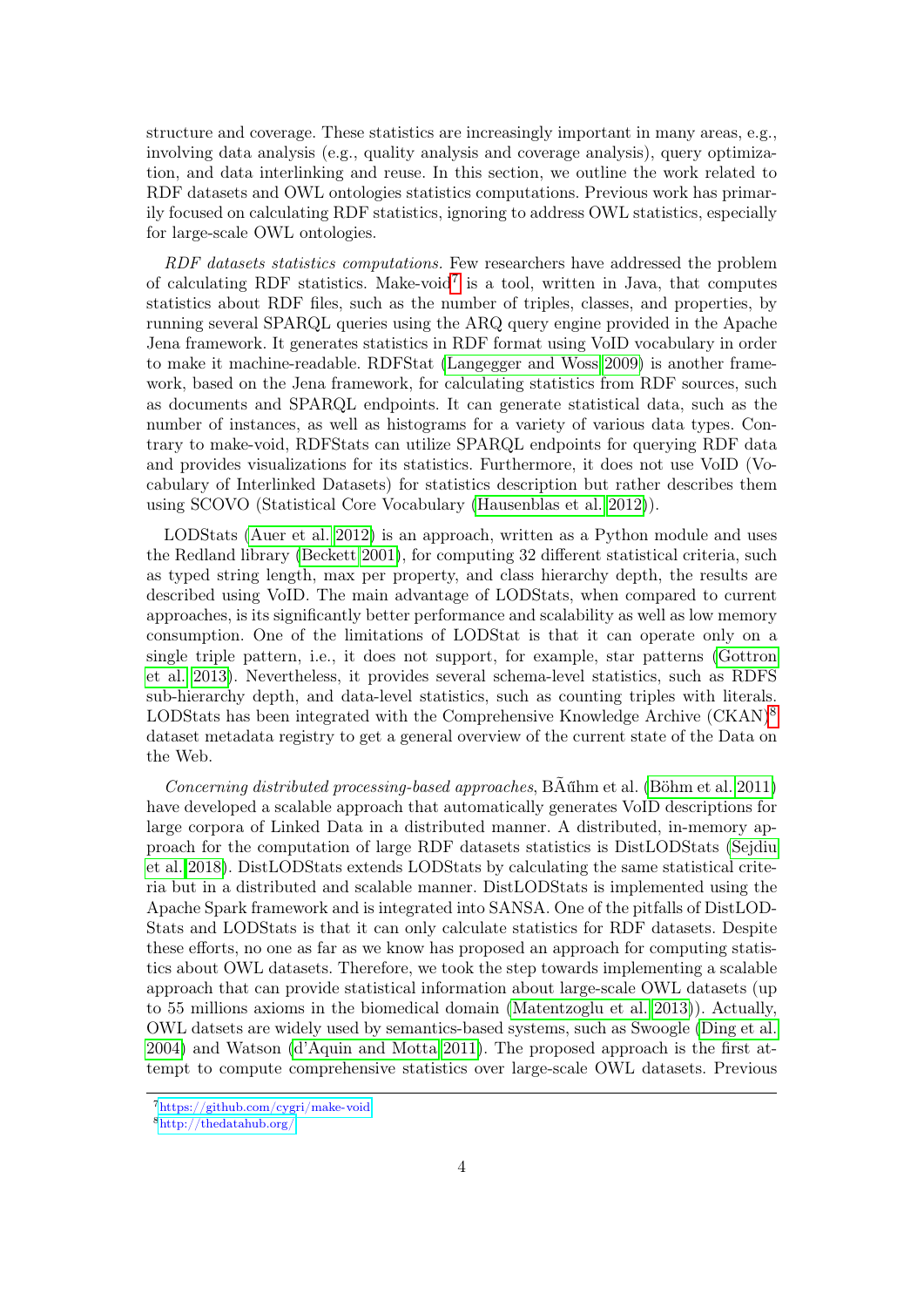studies [\(Langegger and Woss 2009;](#page-19-7) [Auer et al. 2012;](#page-18-0) [Sejdiu et al. 2018\)](#page-19-8) have focused on triple structure analysis rather than the axiom structure of the datasets. Consequently, the proposed approach cannot be compared with any of these approaches. Differently, we proposed 20 novel axiom-based criteria that are not yet proposed in any of the related work.

### <span id="page-4-0"></span>3. Definitions

The following definition formalizes the concept of statistical criteria [\(Auer et al. 2012\)](#page-18-0):

**Definition 1 (Statistical Criterion):** A statistical criterion C is a triple  $C =$  $(F, D, P)$ , where: F is a SPARQL filter condition, D is a derived dataset from the input dataset (RDD of  $OWLAxi^{g}$ ) after applying F, and P is a post-processing filter operating on the data structure D.

In Definition 1, F serves as a filter operation to decide whether an axiom matches the condition of a specific criterion. The dataset is processed axiom by axiom, where each axiom examined is matched against each triple design of each criterion. D is the result RDD after applying  $F$  on the input OWL dataset. In most cases, the postprocessing step is not required. However, P returns values from the derived dataset D. Post-processing operation performs further computational steps, such as retrieving the top-n elements of D. A formal representation for each statistical criterion is shown in [Table 1.](#page-6-0)

For instance, consider *Criteria*  $\#29$  in [Table 1,](#page-6-0) this criterion, i.e., the average per property computes the entities with their average values in the dataset. Here, the Criterion name is "Average per property (int, float, time)", the Description is "Lists all entities and their average values in the dataset", the Filter is "Filter all the data property assertions and check if the object is literal and of type: int, or float, or time", the Action is "Calculate the number of objects connected with each property m1 and the number of properties  $m2$ ", and the *Post-Processing* is  $m1/m2$ .

Definition 2 (RDD Operations): All the statistical criteria implemented using the following operations: map, filter, reduceByKey, groupBy, and combineByKey. All RDD operations are documented in RDD Programming Guide<sup>[10](#page-4-2)</sup>. A brief formalization for each operation is given as follows:

- map: The map function iterates over every line in RDD and converts it into a new RDD based on a specific function.
- flatMap: flatMap is similar to map operation, except that map return one element, while flatMap return a list of elements based on a specific function.
- filter: New RDD returned containing only the elements that match a certain condition.
- reduce By Key: The input RDD is a key-value  $(K, V)$  pairs, the pairs on the same machine with the same key are combined before the data is shuffled.
- groupBy: The input RDD is a key-value  $(K, V)$  pairs, returns a new RDD of  $(K, V)$ Iterable  $\langle V \rangle$  pairs after applying a grouping function (e.g., average, count) over the

<span id="page-4-1"></span><sup>9</sup>[http://owlcs.github.io/owlapi/apidocs\\_5/org/semanticweb/owlapi/model/OWLAxiom.html](http://owlcs.github.io/owlapi/apidocs_5/org/semanticweb/owlapi/model/OWLAxiom.html)

<span id="page-4-2"></span><sup>10</sup><https://spark.apache.org/docs/latest/rdd-programming-guide.html>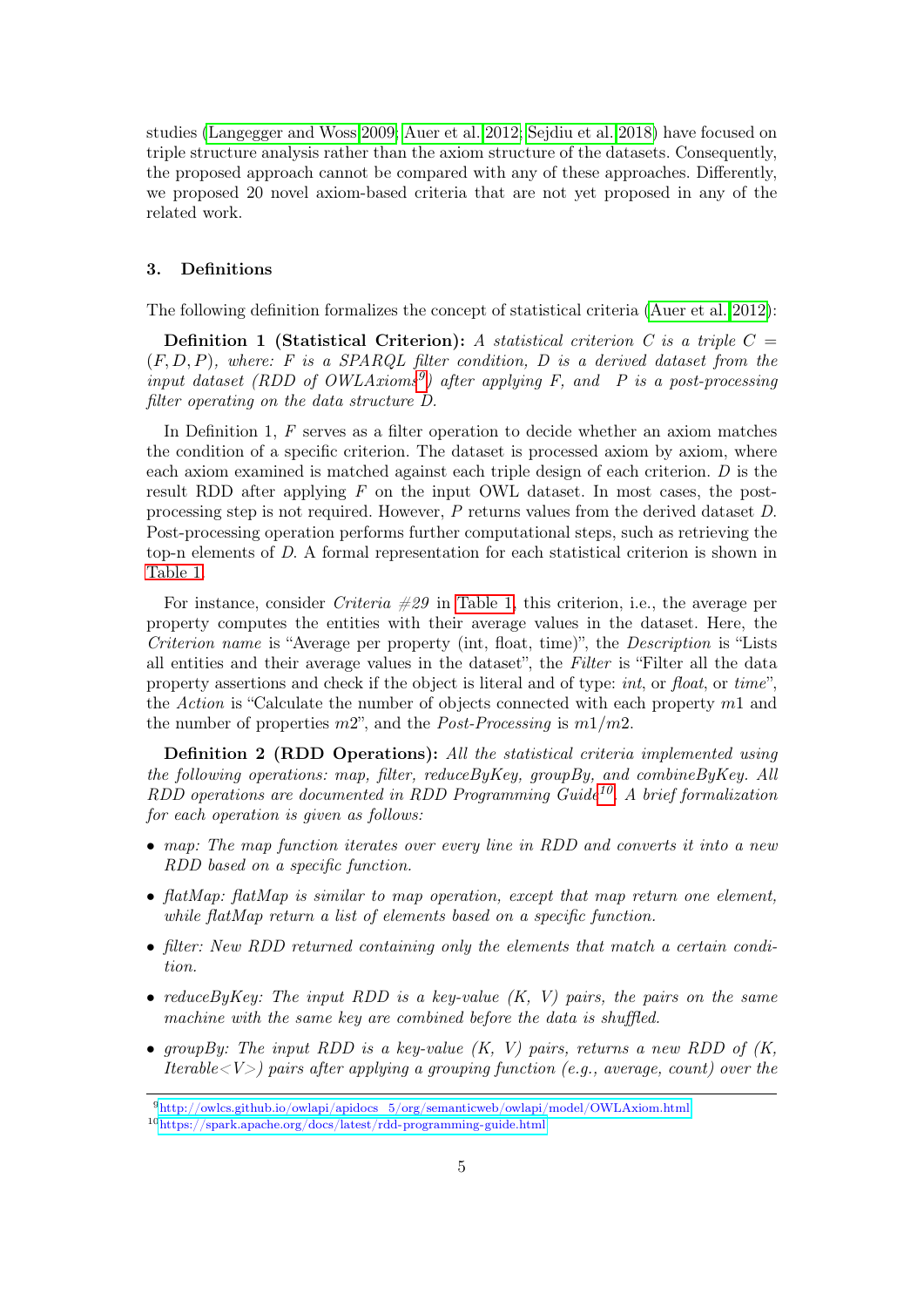#### <span id="page-5-0"></span>4. Approach

OWLStats adopted 30 criteria proposed in [\(Auer et al. 2012;](#page-18-0) [Sejdiu et al. 2018\)](#page-19-8) and added 20 more criteria. In contrast to [\(Sejdiu et al. 2018\)](#page-19-8), we perform the statistical computation on the axiom structure of the OWL datasets. We carried out the computation in a Spark distributed environment using RDDs (See Definition 2). The proposed approach involves the conversion of the input OWL dataset to RDDs of OWLAxioms.

# 4.1. Statistical Criteria Selection

To obtain a comprehensive set of statistical criteria, we generated our criteria from:

- (1) collecting and merging statistical criteria from related work, including LOD-Stats [\(Auer et al. 2012\)](#page-18-0) and DistLODStats [\(Sejdiu et al. 2018\)](#page-19-8),
- (2) analyzing OWL data model elements, i.e., potential elements as owl:Class, owl:ObjectProperty, and owl:DatatypeProperties, literals (including datatypes and language tags), class descriptions (including intersection, union and complement), and value constrains (including *allValuesFrom* and someValuesFrom) ... etc, and
- (3) interviewing expert from the SDA research group and other related organizations.

We give a detailed description about rule syntax of our statistical criteria in [Table 1.](#page-6-0) We split the 50 statistical criteria we collected into two groups; 1) data-level and 2) schema-level criteria.

Data-Level criteria: OWLStats collects statistical information on data items, such as the list of datatypes used for literals. If the dataset contains a string or untyped literals, then the dataset's overall average string length is calculated. Furthermore, the frequencies of links between entities of different namespaces, number of all axioms, labeled subjects, typed subjects, and the axioms which define the same or different individuals are computed as well. OWLStats can generate a list of various datatypes used for literals, such as string, integer, date, ... etc.

Schema-Level criteria: we collect detailed statistics on the schema elements, such as classes, subclasses, and properties (both declared and used in the dataset). Moreover, OWLStats can analyze more complicated schema-level properties, such as property restrictions (i.e., value and cardinality constraints), and class descriptions (i.e., intersection, union, and complement).

### 4.2. OWLStats Architecture

Figure [1](#page-7-0) illustrates the main workflow of the statistical computation proposed by OWL-Stats. OWLStats approach consists of three main steps: 1) Input: Storing the OWL dataset into a scalable distributed storage, 2) Processing: Converting the input dataset into the main data structure (i.e. RDD[OWLAxiom]), and computing the statistical criteria, and 3) Output: generating the results.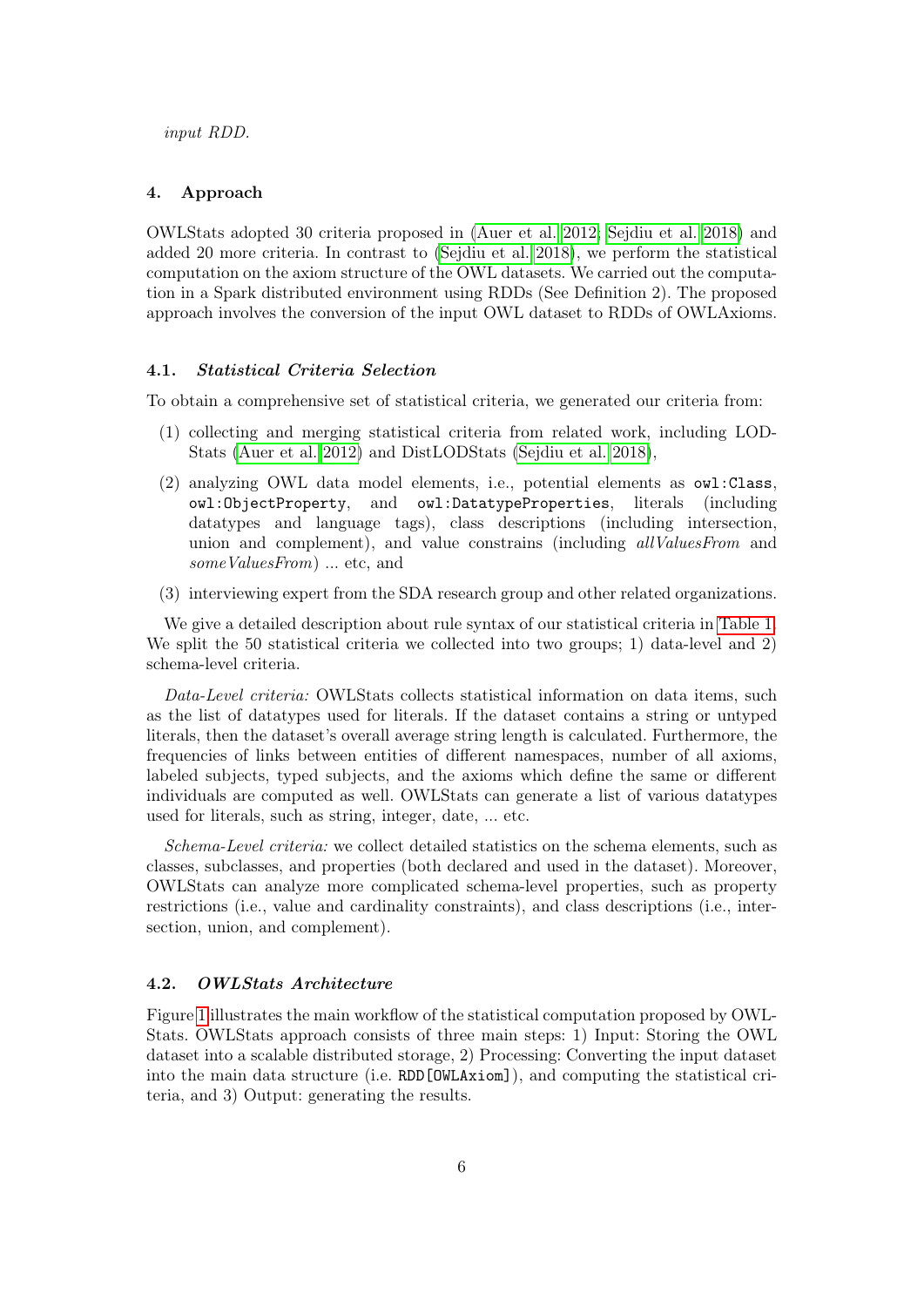<span id="page-6-0"></span>

| No.            | Criterion                                        | <b>Rule Filter</b>                                            | $\rightarrow$ Rule Action                                                                                                                                            | Postproc.                |
|----------------|--------------------------------------------------|---------------------------------------------------------------|----------------------------------------------------------------------------------------------------------------------------------------------------------------------|--------------------------|
| $\mathbf{1}$   | used classes                                     | A=Class_Assertion                                             | $\rightarrow$ map(_.getClassExpression)                                                                                                                              |                          |
| $\overline{2}$ | class usage count                                | A=Class_Assertion                                             | $\rightarrow$ .map(a =>(a.getClassExpression,1))                                                                                                                     | take(100)                |
| 3              | classes defined                                  | A=Declaration.isOWLClass                                      | .reduceByKey $( + )$<br>$\rightarrow$ map (_.getEntity.getIRI)                                                                                                       |                          |
| $\overline{4}$ | class hierarchy depth                            | A=SubClass_Of                                                 | G +=(a.getSubClass, a.getSuperClass)                                                                                                                                 | depth(G)                 |
| 5              | data property usage                              | A=Data_Property_Assertion                                     | $\rightarrow$ map (a => (a.getProperty, 1))                                                                                                                          | take(100)                |
|                |                                                  |                                                               | $reduceByKey( + )$                                                                                                                                                   |                          |
| 6              | object property usage                            | A=Object_Property_Assertion                                   | $\rightarrow$ map (a => (a.getProperty, 1))<br>$reduceByKey(+)$                                                                                                      | take(100)                |
| $\overline{7}$ |                                                  |                                                               | $\rightarrow$ groupBy(_.getSubject)                                                                                                                                  |                          |
|                | property usage distinct<br>per subj.             |                                                               | .reduceByKey $(+)$                                                                                                                                                   | count()                  |
| 8              | property usage distinct                          |                                                               | $\rightarrow$ groupBy(_.getObject)                                                                                                                                   | count()                  |
|                | per obj.                                         |                                                               | .reduceByKey $(+)$                                                                                                                                                   |                          |
| 9              | properties distinct per                          |                                                               | $\rightarrow$ groupBy(_.getSubject)                                                                                                                                  | $sum/c$ ount             |
|                | subj.                                            |                                                               | .combineByKey $(+)$                                                                                                                                                  |                          |
| 10             |                                                  |                                                               | $\rightarrow$ groupBy(_.getObject)                                                                                                                                   | sum/count                |
|                | properties distinct per<br>obj.                  |                                                               | .combineByKey $(+)$                                                                                                                                                  |                          |
|                |                                                  |                                                               | $\rightarrow$ map(_.getSubject)                                                                                                                                      |                          |
| 11             | outdegree                                        |                                                               | .map(a => $(a, 1)$ )                                                                                                                                                 | sum/count                |
|                |                                                  |                                                               | .combineByKey $( + )$                                                                                                                                                |                          |
| 12             | indegree                                         |                                                               | $\rightarrow$ map $(\_$ .getObject)<br>$map(a \Rightarrow (a, 1))$                                                                                                   | $sum/c$ ount             |
|                |                                                  |                                                               | .combineByKey $(+)$                                                                                                                                                  |                          |
|                |                                                  |                                                               | $G = (a.getSubProperty,$                                                                                                                                             |                          |
| 13             | data Property hierarchy<br>depth                 | A=Sub_Data_Property_Of                                        | a.getSuperProperty)                                                                                                                                                  | depth(G)                 |
|                |                                                  |                                                               | $G = (a.getSubProperty,$                                                                                                                                             |                          |
| 14             | object Property hierar-                          | A=Sub_Object_Property_Of                                      | a.getSuperProperty)                                                                                                                                                  | depth(G)                 |
| 15             | chy depth<br>subclass usage                      | A=SubClass_Of                                                 | $\rightarrow$ count ()                                                                                                                                               | $\overline{\phantom{a}}$ |
| 16             | axioms                                           |                                                               | $\rightarrow$ count ()                                                                                                                                               | $\overline{\phantom{a}}$ |
|                |                                                  |                                                               | $\rightarrow$ map(a=>(a.getSubject,a.getObject)                                                                                                                      |                          |
| 17             | entities mentioned                               |                                                               | .count()                                                                                                                                                             |                          |
| 18             | distinct entities                                |                                                               | $\rightarrow$ map(a=>(a.getSubject,a.getObject)<br>distinct()                                                                                                        |                          |
| 19             | literals                                         | A=Data_Proeprty_Assertion                                     | $\rightarrow$ count()                                                                                                                                                |                          |
|                |                                                  | $&&$ obj.isLiteral<br>A=Data_Proeprty_Assertion               | $\rightarrow$ map (a => (o.getDatatype, 1))                                                                                                                          |                          |
| 20             | datatypes                                        | $&&$ obj.isLiteral                                            | $reduceByKey( + )$                                                                                                                                                   | ÷,                       |
| 21             | languages                                        | A=Data_Proeprty_Assertion                                     | $\rightarrow$ map (a => (o.getLang, 1))                                                                                                                              | $\overline{\phantom{a}}$ |
|                |                                                  | $&&$ obj.isLiteral<br>A=Data_Proeprty_Assertion               | $reduceByKey( + )$                                                                                                                                                   |                          |
| 22             | average<br>typed string                          | $\&\&$ obj.isLiteral $\&\&$                                   | $\rightarrow$ count ()                                                                                                                                               | len/count                |
|                | length                                           | $obj.getDatatype = XSD_STRING$                                | $len+ = o.length$                                                                                                                                                    |                          |
|                |                                                  | A=Data_Proeprty_Assertion                                     | $\rightarrow$ count ()                                                                                                                                               |                          |
| 23             | average untyped string                           | $\&\&$ obj.isLiteral $\&\&$                                   | $len+ = o.length$                                                                                                                                                    | len/count                |
|                | length                                           | !obj.getDatatype.isEmpty()<br>A=Axiom_TYPES &&                |                                                                                                                                                                      |                          |
| 24             | typed subject                                    | p=RDF_TYPE                                                    | $\rightarrow$ count ()                                                                                                                                               |                          |
| 25             | labeled subject                                  | A=Annotation_Assertion                                        | $\rightarrow$ count ()                                                                                                                                               | $\overline{\phantom{a}}$ |
| 26             | sameAs                                           | && a.getProperty.isLabel<br>A=SAME_INDIVIDUAL                 | →count()                                                                                                                                                             |                          |
|                |                                                  | A=Axiom_TYPES &&                                              | $\rightarrow$ map (a => ((s.getNS,o.getNS),1))                                                                                                                       |                          |
| 27             | namespace links                                  | s.getNS != o.getNS                                            | .reduceByKey(_+_)                                                                                                                                                    |                          |
| 28             |                                                  | A=Data_Proeprty_Assertion &&                                  | $\rightarrow$ map (_.getProperty, _.getObject)                                                                                                                       | ä,                       |
|                | max<br>property<br>per<br>$\{int, float, time\}$ | o.isLiteral&& o.getDatatype =<br>isInt   isFloat   isDateTime | .reduceByKey(_ max _)                                                                                                                                                |                          |
|                |                                                  | A=Data_Proeprty_Assertion &&                                  |                                                                                                                                                                      |                          |
| 29             | avg<br>property<br>per                           | o.isLiteral $\&&$ o.getDatatype =                             | $\rightarrow$ m1 => map(_.getObject).count()<br>$m2 \Rightarrow map(\_ . getProperty).count()$                                                                       | m1/m2                    |
|                | $\{int, float, time\}$                           | isInt   isFloat   isDateTime                                  | $\rightarrow$ map (a => (a.getsubject.getNS,1))                                                                                                                      |                          |
| 30             | subj. vocabularies                               |                                                               |                                                                                                                                                                      |                          |
| 31             | pred. vocabularies                               |                                                               | $\substack{.\texttt{reduceByKey}(\_\texttt{--})\\ \rightarrow\texttt{map} \ (\ a \ \texttt{=&}\ \texttt{&}\ \texttt{=&}\ \texttt{.getProperty}.\ \texttt{getNS,1))}$ |                          |
|                |                                                  |                                                               | .reduceByKey(_+_)                                                                                                                                                    |                          |
| 32             | obj. vocabularies                                |                                                               | $\rightarrow$ map (a => (a.getObject.getNS,1))<br>.reduceByKey(_+_)                                                                                                  | $\overline{a}$           |
| 33             | subdata property usage                           | A=Sub_Data_Property                                           | $\rightarrow$ count()                                                                                                                                                | $\sim$                   |
| 34             | subobject property us-                           | A=Sub_Object_Property                                         | $\rightarrow$ count ()                                                                                                                                               | $\blacksquare$           |
|                | age                                              |                                                               |                                                                                                                                                                      |                          |
| 35             | subannotation property                           | A=Sub_Annotation_Property                                     | $\rightarrow$ count ()                                                                                                                                               | $\overline{\phantom{a}}$ |
|                | usage                                            |                                                               | $\rightarrow$ flatMap(a => a.classesInSignature)                                                                                                                     |                          |
| 36             | classes count                                    |                                                               | <u>.count()</u>                                                                                                                                                      |                          |

<span id="page-6-35"></span><span id="page-6-34"></span><span id="page-6-33"></span><span id="page-6-32"></span><span id="page-6-31"></span><span id="page-6-30"></span><span id="page-6-29"></span><span id="page-6-28"></span><span id="page-6-27"></span><span id="page-6-26"></span><span id="page-6-25"></span><span id="page-6-24"></span><span id="page-6-23"></span><span id="page-6-22"></span><span id="page-6-21"></span><span id="page-6-20"></span><span id="page-6-19"></span><span id="page-6-18"></span><span id="page-6-17"></span><span id="page-6-16"></span><span id="page-6-15"></span><span id="page-6-14"></span><span id="page-6-13"></span><span id="page-6-12"></span><span id="page-6-11"></span><span id="page-6-10"></span><span id="page-6-9"></span><span id="page-6-8"></span><span id="page-6-7"></span><span id="page-6-6"></span><span id="page-6-5"></span><span id="page-6-4"></span><span id="page-6-3"></span><span id="page-6-2"></span><span id="page-6-1"></span>Table 1.: Statistical criterion defined by Spark rules.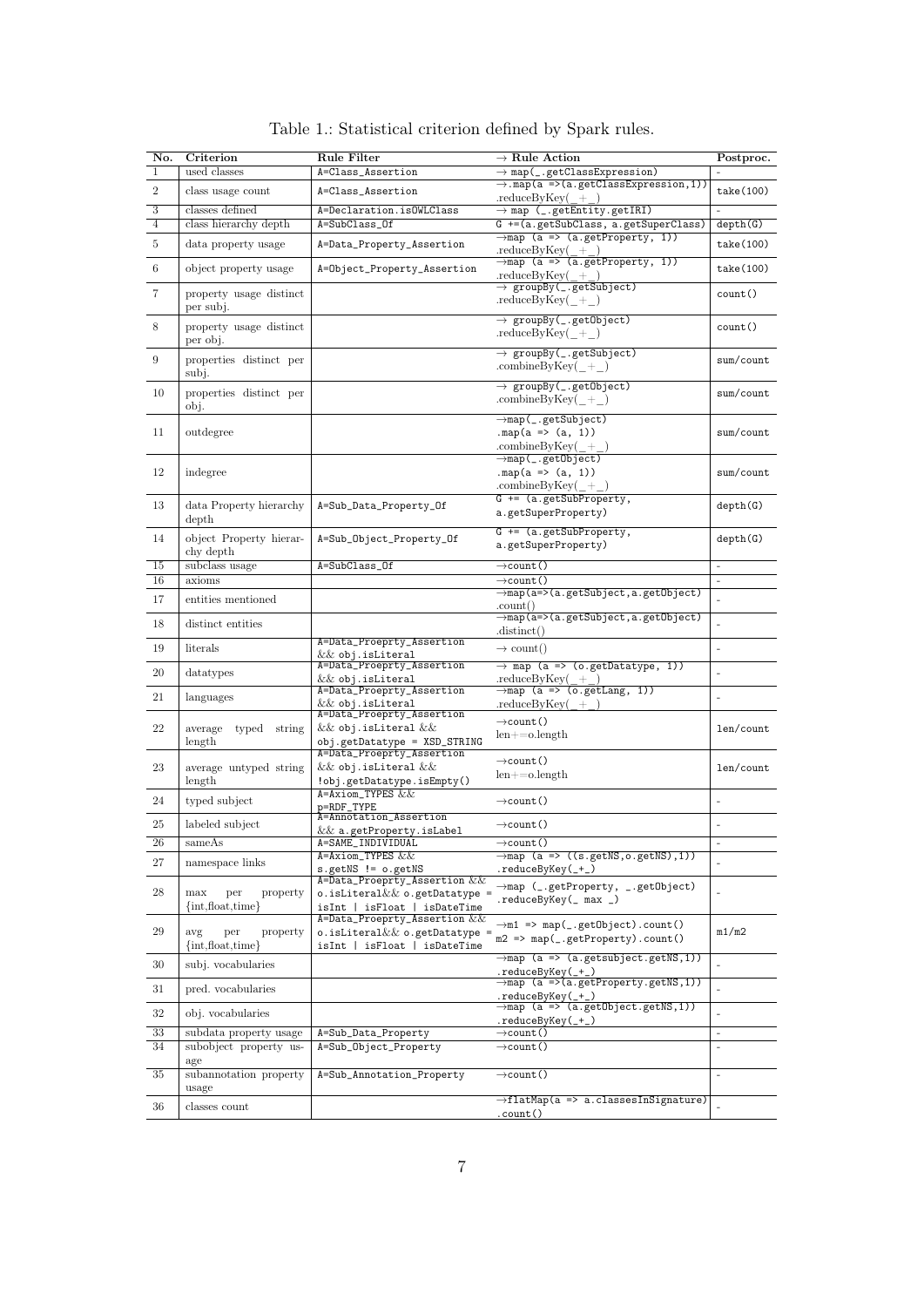<span id="page-7-9"></span><span id="page-7-8"></span><span id="page-7-7"></span><span id="page-7-6"></span><span id="page-7-5"></span><span id="page-7-4"></span><span id="page-7-3"></span><span id="page-7-2"></span><span id="page-7-1"></span>

| No.             | Criterion                                | <b>Rule Filter</b>                                                                   | $\rightarrow$ Rule Action                                             | Postproc. |
|-----------------|------------------------------------------|--------------------------------------------------------------------------------------|-----------------------------------------------------------------------|-----------|
| 37              | data properties count                    |                                                                                      | $\rightarrow$ flatMap(a => a.dataProperties<br>InSignature).count()   |           |
| 38              | object properties count                  |                                                                                      | $\rightarrow$ flatMap(a => a.objectProperties<br>InSignature).count() |           |
| $\overline{39}$ | class assertion count                    | A=Class_Assertion                                                                    | $\rightarrow$ count ()                                                | $\sim$    |
| 40              | data property assertion<br>count         | A=Data_Property_Assertion                                                            | $\rightarrow$ count()                                                 |           |
| 41              | object property<br>asser-<br>tion count  | A=Object_Property_Assertion                                                          | $\rightarrow$ count ()                                                | $\sim$    |
| 42              | annotation property as-<br>sertion count | $A=Annotation_Property\_Association \rightarrow count()$                             |                                                                       | $\sim$    |
| 43              | different individuals                    | A=Different_Individuals                                                              | $\rightarrow$ count ()                                                | $\sim$    |
| 44              | object intersection                      | A=Equivalent_Classes &&<br>Type=Object_Intersection_Of                               | $\rightarrow$ map(_.getOperandsAsList.get(1))                         | count()   |
| 45              | object union                             | A=Equivalent_Classes &&<br>Type=Object_Union_Of                                      | $\rightarrow$ map(_.getOperandsAsList.get(1))                         | count()   |
| 46              | object complement                        | A=Equivalent_Classes &&<br>Type=Object_Complement_Of                                 | $\rightarrow$ map(_.getOperandsAsList.get(1))                         | count()   |
| 47              | data SomeValuesFrom                      | A=Equivalent_Classes &&<br>Type=Data_Some_Values_From                                | $\rightarrow$ map(_.getOperandsAsList.get(1))                         | count()   |
| 48              | data AllValuesFrom                       | A=Equivalent_Classes &&<br>Type=Data_All_Values_From                                 | $\rightarrow$ map(_.getOperandsAsList.get(1))                         | count()   |
| 49              | data Cardinality                         | A=Equivalent_Classes &&<br>Type=Data_Min_Cardinality   <br>Type=Data_Max_Cardinality | $\rightarrow$ map(_.getOperandsAsList.get(1))                         | count()   |
| 50              | data HasValue                            | $A = Equivalent\_Classes$ &&<br>Type=Data_Has_Value                                  | $\rightarrow$ map(_.getOperandsAsList.get(1))                         | count()   |

<span id="page-7-14"></span><span id="page-7-13"></span><span id="page-7-12"></span><span id="page-7-11"></span><span id="page-7-10"></span><span id="page-7-0"></span>

Figure 1.: OWLStats Architecture.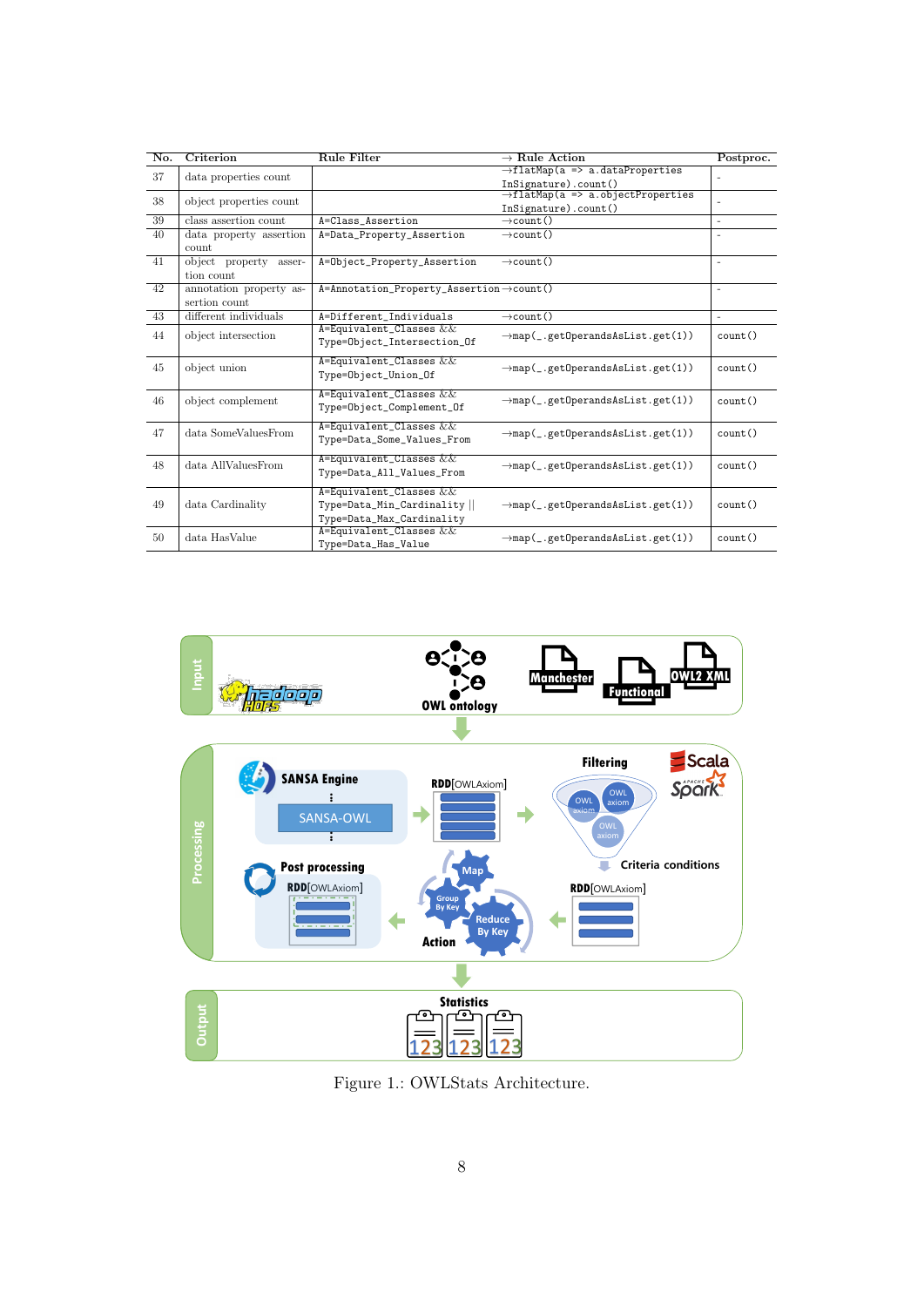Step 1 (Input): To read the OWL dataset efficiently, Spark needs the dataset to be stored in a large-scale storage system. The Hadoop Distributed File-System (HDFS) [\(Shvachko et al. 2010\)](#page-19-15) is used for data storage. HDFS is designed to store and stream large datasets for user applications efficiently. HDFS splits the data into separate blocks when the data is loaded into HDFS, then it replicates and distributes the blocks to various nodes in a cluster, allowing highly efficient parallel processing and fault-tolerance. Consequently, the node information that crash can be found in a cluster elsewhere.

Step 2 (Processing): To convert the input OWL dataset, we used SANSA-OWL<sup>[11](#page-8-0)</sup> layer for the conversion. SANSA-OWL layer supports the conversion for three input formats: Functional, Manchester, and OWL/XML. SANSA-Stack influences current big data frameworks such as Apache Spark and Apache Flink [\(Ermilov et al. 2017\)](#page-19-16). Apache Spark is a powerful analytics engine for large-scale data analysis. SANSA utilizes Scala programming language to provide the distributed implementations of the proposed algorithms. For each criterion, we start an execution plan to filter the input dataset and calculate the output. It is intended as a bridge between RDF data publishers and consumers, with applications ranging from data exploration to data cataloging and dataset archiving.

Step 3 (Output): A sample of the output results for LUBM-5, shown in [Listing 1.](#page-8-1) Lines 1-2 in [Listing 1](#page-8-1) show the outcomes of computing the Classes Defined and Object Property Usage criteria in LUBM-5, which are 43 and 12, respectively. While, line 4 illustrates the number of axioms containing the object property takesCourse, which are 134051 axioms. Spark transformations, i.e., map, filter, groupBy, reduceByKey, perform the calculations. Computing phase output would be the statistical results ex-pressed in a human-readable format, e.g., VoID. VoID<sup>[12](#page-8-2)</sup> is an RDF Schema vocabulary to represent metadata about RDF datasets.

<span id="page-8-1"></span>Listing 1: A snippet of sample output of the statistics generated for LUBM-5 dataset

```
1 void:classes 43;
 2 void:objectProperties 12;
3 void:propertyPartition
 4 [ void:objectProperty <#takesCourse>; void:axioms 134051; ],
5 [ void:objectProperty <#publicationAuthor>; void:axioms 67702; ],
6 [ void:objectProperty <#memberOf>; void:axioms 48582; ],
7 [ void:objectProperty <#advisor>; void:axioms 19371; ],
8 [ void:objectProperty <#undergraduateDegreeFrom>; void:axioms 15273; ],
9 [ void:objectProperty <#teacherOf>; void:axioms 10095; ],
10 [ void:objectProperty <#mastersDegreeFrom>; void:axioms 3373; ],
11 [ void:objectProperty <#doctoralDegreeFrom>; void:axioms 3373; ],
```
#### 4.3. Implementation

This section explains the implementation of OWLStats framework. All phases of the OWLStats have been implemented using Apache Spark. Scala[13](#page-8-3) programming language API has been used to provide a distributed implementation of the proposed approach. Algorithm [1](#page-9-0) establishes the primary dataset from an OWL file (as constructed in line

<span id="page-8-0"></span><sup>11</sup><https://github.com/SANSA-Stack/SANSA-Stack/tree/develop/sansa-owl>

<span id="page-8-2"></span><sup>12</sup><https://www.w3.org/TR/void/>

<span id="page-8-3"></span><sup>13</sup><https://www.scala-lang.org/>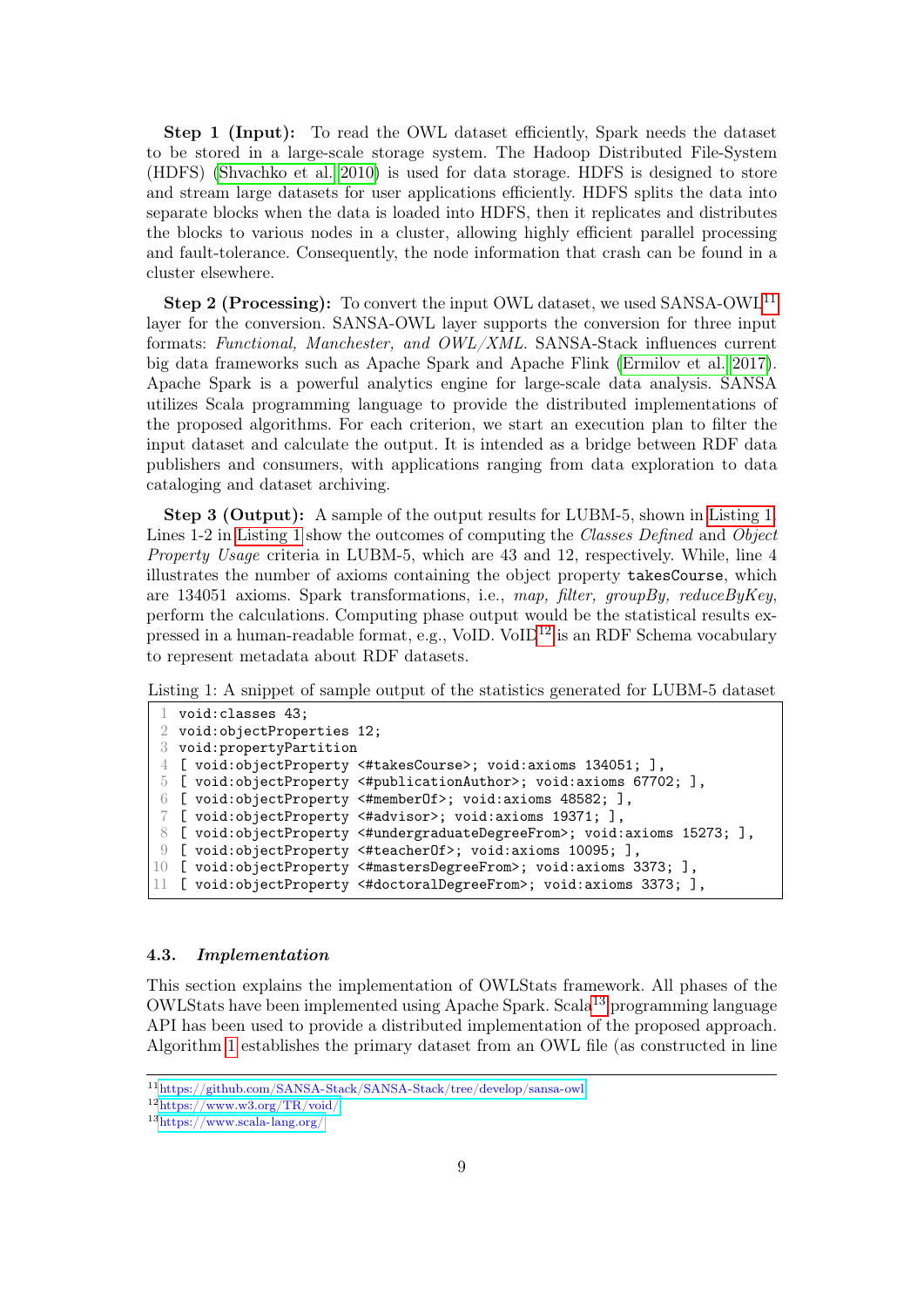2). The algorithm takes as input: the OWL dataset, the syntax of the OWL dataset (we support Functional, Manchester and OWL/XML syntax), and the list of the statistical criteria.

Algorithm 1: OWLStats computation over a set of statistical criteria

<span id="page-9-0"></span>

| <b>Input:</b> spark: Spark Session, |                                                        |  |  |  |
|-------------------------------------|--------------------------------------------------------|--|--|--|
|                                     | <i>input:</i> The OWL dataset,                         |  |  |  |
|                                     | <i>syntax</i> : Syntax type (func, manch, owlxml),     |  |  |  |
|                                     | CL: List of criterion                                  |  |  |  |
|                                     | 1 begin                                                |  |  |  |
| $\bf{2}$                            | $RDD$ axioms = input.convert(spark, syntax)            |  |  |  |
| 3                                   | axioms.cache()                                         |  |  |  |
| $\overline{\mathbf{4}}$             | for each $c \in CL$ do                                 |  |  |  |
| 5                                   | $\text{rdd} \leftarrow \text{c-filter}(\text{axioms})$ |  |  |  |
| 6                                   | rdd.cache()                                            |  |  |  |
| 7                                   | $\text{rdd} \leftarrow \text{c.action}(\text{rdd})$    |  |  |  |
| 8                                   | <b>if</b> c.hasPostProc then                           |  |  |  |
| 9                                   | $\text{rdd} \leftarrow \text{c.postProc}(\text{rdd})$  |  |  |  |
| 10                                  | end                                                    |  |  |  |
| 11 end                              |                                                        |  |  |  |

Line 2 converts the input OWL file into RDD [OWLAxiom]. Afterwards, for each criterion defined inside OWLStats, the algorithm computes them using the filter, action, and post-processing operations (lines 5, 7, and 9). Every transformed RDD can be recalculated by default each time running an action on it. Nevertheless, an RDD could be persisted in memory for quicker access when needed instead of reconstructing the RDD. Spark caching techniques, persist or cache actions, can be used for faster access to RDD elements. In the OWLStats algorithm, caching is used twice to persist RDD elements in memory. In line 3, the OWLAxioms RDD to be used for each criterion is cached. Afterwards, caching derived RDD after applying the criterion filter condition on the input dataset (line 6).

Algorithm [2](#page-10-0) describes the filter, action, and post-processing operations for Criterion 2 listed in [Table 1.](#page-6-0) Function  $filter()$  extracts all the Class\_Assertion axioms from the input OWLAxioms RDD and then convert it to RDD[OWLClassAssertionAxioms] instead of RDD[OWLAxiom] (lines 3-4), then get all the class expressions within the  $\text{OWLClass}$ AssertionAxioms (line 5). Afterwards,  $action()$  function is applied to calculate the frequency of each **OWLClassExpression** (lines 8-9). Finally, *postProc*() function is called to sort the calculated  $action()$  and return the first 100 **OWLClassExpression** with their corresponding frequencies (line 12).

# 4.4. Complexity Analysis

Communications between nodes at large-scale data processing greatly affects the performance of enterprise systems [\(Xhafa 2021;](#page-20-3) [Mishra et al. 2021\)](#page-19-17). In this section, we analyze the performance of our approach in criteria computing which is primarily affected by the performance of two main tasks:

• Data Scanning: All operations that involve assessing the condition on an RDD are considered scan based operations. The data is only scanned once for all criteria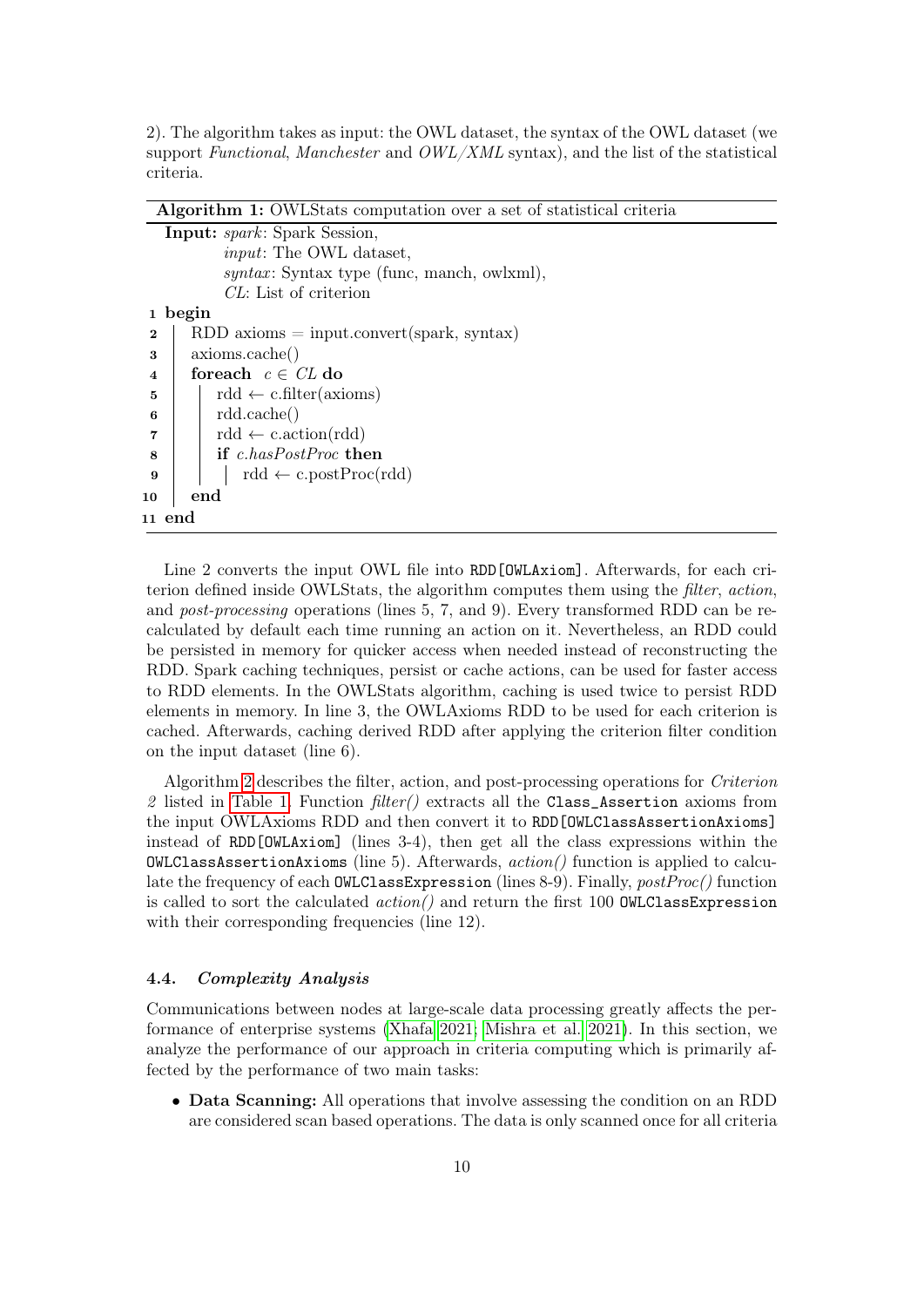Algorithm 2: Classes usage count criterion

```
Input : axioms: rdd of the converted OWL dataset
  Output: result: first 100 Classes and there usage frequency
1 begin
2 Function filter():RDD[OWLClassExpression]
 \alpha val f = \text{extractAxi}(\text{axioms}, \text{Axi})4 . asInstanceOf[RDD[OWLClassAssertionAxiom]]
 5 .map(_.getClassExpression)
 6 return f
 7 Function action():RDD[(OWLClassExpression, Int)]
 \mathbf{s} | val a = \text{filter}(\text{).map}(e \implies (e, 1))\text{reduceByKey}( + )10 return a
11 Function postProc():RDD[(OWLClassExpression, Int)]
12 val p = action().sortBy(\therefore 2, false).take(100)
13 return p
14 end
```
when using the criterion filter along the same data. However, whenever data changes its status, for example, when removing the duplicate elements from the RDD, a new scan of the new status is required. Eventually, if the data is moved between cluster nodes (i.e., data is shuffled), a new scan is required.

• Data Shuffling and Filtering: Data shuffling means moving data around the network, i.e., between cluster nodes. If there is data movement required during the distributed processing, then the calculation might place more processing overhead which will significantly affect the performance. For example, to do a distributed groupBy or groupByKey operations, Spark typically has to move the data between nodes and gather them with groupBy key. Filters are another aspect that affects the performance of criteria calculations. It is preferable to filter the data in the early phases so that the subsequent phases take less processing.

[Table 2](#page-11-0) summarizes the complexity analysis of the computation of each criterion, which depends on the performance of the aforementioned tasks. We consider the complexity to be linear since just mostly one scan is necessary. However, in other cases, (such as data sorting in criterion [2,](#page-6-1) [5,](#page-6-2) and [6\)](#page-6-3), the complexity will rise when there are iterative executions.

#### 4.5. Benchmark

Lehigh University (LUBM) [\(Guo et al. 2005\)](#page-19-18) synthetic benchmark has been used for the experiment. For the evaluation of Semantic Web repositories, LUBM is a commonly used benchmark for evaluating the efficiency of such repositories regarding extensional queries over a large dataset. LUBM benchmark<sup>[14](#page-10-1)</sup> comprises four components: 1) the domain ontology (i.e., Univ-Bench), 2) the data generator (UBA) which generates the OWL or  $DAML+OL$  data over the domain ontology. 3) Currently, the benchmark supports 14 test queries, and 4) The test module (UBT). LUBM generator generates many A-Box axioms but no T-Box axioms. We use the LUBM data generator in our experiment to generate five datasets of different sizes: LUBM-50, LUBM-200, LUBM-500, LUBM-1000, and LUBM-2000. The numbers attached to the benchmark name

<span id="page-10-1"></span><sup>14</sup><http://swat.cse.lehigh.edu/projects/lubm/>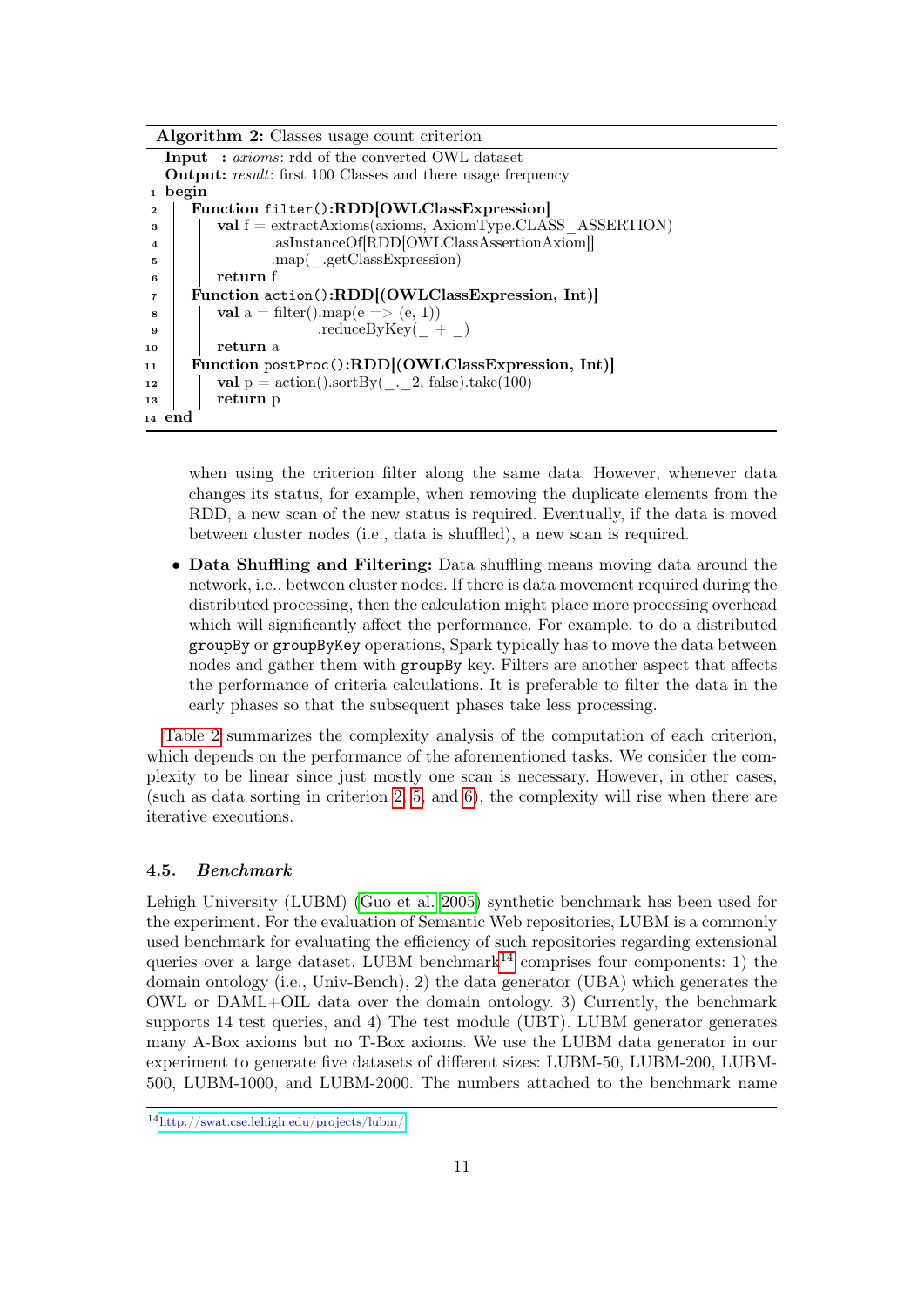| Criterion         | Complexity        | Shuffling                 | <b>Performance Analysis</b>                                                                      |
|-------------------|-------------------|---------------------------|--------------------------------------------------------------------------------------------------|
| 1, 3              | O(n)              | $\rm No$                  | Data is locally filtered and returned.                                                           |
| 2, 5, 6           | depending on      | Yes                       | Sorting in post-processing entails the movement of                                               |
|                   | the<br>sorting    |                           | data. As classes are originally distributed over the                                             |
|                   | algorithm         |                           | cluster, computing their counts involves shuffling                                               |
|                   | applied.          |                           | and reducing the data.                                                                           |
| 7, 8, 9, 10       | O(n)              | Yes                       | Before invoking the groupBy operation, the data                                                  |
|                   |                   |                           | needs to be shuffled then it is reduced by subject or                                            |
|                   |                   |                           | object.                                                                                          |
| 4, 13, 14         | $O(n^3)$          | $\overline{\text{No}}$    | Data is locally filtered to extract the parent and                                               |
|                   |                   |                           | child relations and returned, so no data movement                                                |
|                   |                   |                           | is needed.                                                                                       |
| 11, 12, 20, 21    | O(n)              | Yes                       | Data is mapped to (subject, 1) pairs and then                                                    |
|                   |                   |                           | reduced by subject counting the 1s following the                                                 |
|                   |                   |                           | map-reduce technique, therefore data needs to be                                                 |
|                   |                   |                           | shuffled before invoking the group By operation.                                                 |
| 15, 16,<br>17,    | O(n)              | No                        | No data transmission is required since the count is                                              |
| 33, 34, 35        |                   |                           | simultaneously computed locally in each node and                                                 |
|                   |                   |                           | then aggregated together for the cluster.                                                        |
| 18                | $\overline{O(n)}$ | $\overline{\text{No}}$    | It requires no data transmission since it returns the                                            |
|                   |                   |                           | OWL Axioms after verifying isNamed condition.                                                    |
| 24, 25,<br>19,    | O(n)              | No                        | No data transmission is required since data is lo-                                               |
| 26, 39, 40, 41,   |                   |                           | cally filtered and counted in parallel and the sepa-                                             |
| 42, 43            |                   |                           | rate counts are aggregated together.                                                             |
| 22, 23            | O(n)              | $\overline{\text{No}}$    | Map the objects to their own length, then calculate                                              |
|                   |                   |                           | the average of the object strings. The overall av-                                               |
|                   |                   |                           | erage is calculated by collecting single values from                                             |
| 27                | O(n)              | Yes                       | each node, which requires no data shuffling.                                                     |
|                   |                   |                           | Data is mapped to ((subject, object), 1) pairs<br>and then reduced by (subject, object) keys and |
|                   |                   |                           | count the 1s following the map-reduce technique.                                                 |
|                   |                   |                           | Therefore, data movement is needed.                                                              |
| 28                | O(n)              | Yes                       | Data is moved in the cluster to get the maximum                                                  |
|                   |                   |                           | value per property, i.e., data is reduced to get the                                             |
|                   |                   |                           | maximum.                                                                                         |
| 29                | O(n)              | Yes                       | Data is reduced by property, then moved across the                                               |
|                   |                   |                           | cluster to calculate the average.                                                                |
| 30, 31, 32        | O(n)              | $\overline{\mathrm{Yes}}$ | Data is mapped to (target, 1) pairs; (target is                                                  |
|                   |                   |                           | subject, or predicate, or object) and then reduced by                                            |
|                   |                   |                           | target, and count the 1s following the map-reduce                                                |
|                   |                   |                           | technique. Therefore, data movement is needed.                                                   |
| 36, 37, 38        | O(n)              | $\overline{\text{No}}$    | No data transmission is needed, since the data is                                                |
|                   |                   |                           | flat mapped first to get the desired axiom type then                                             |
|                   |                   |                           | it locally filtered. Separate counts are calculated lo-                                          |
|                   |                   |                           | cally and summed up to calculate the overall count.                                              |
| 45,<br>46,<br>44, | O(n)              | No                        | Data is locally filtered to extract the specific                                                 |
| 47, 48, 49, 50    |                   |                           | ClassExpressionType. The counting in the post-                                                   |
|                   |                   |                           | processing step requires no data transmission be-                                                |
|                   |                   |                           | cause it is also computed locally in each cluster node                                           |
|                   |                   |                           | before calculating the overall count.                                                            |

<span id="page-11-0"></span>Table 2.: Complexity analysis breakdown by statistical criterion (n is the number of OWLAxioms).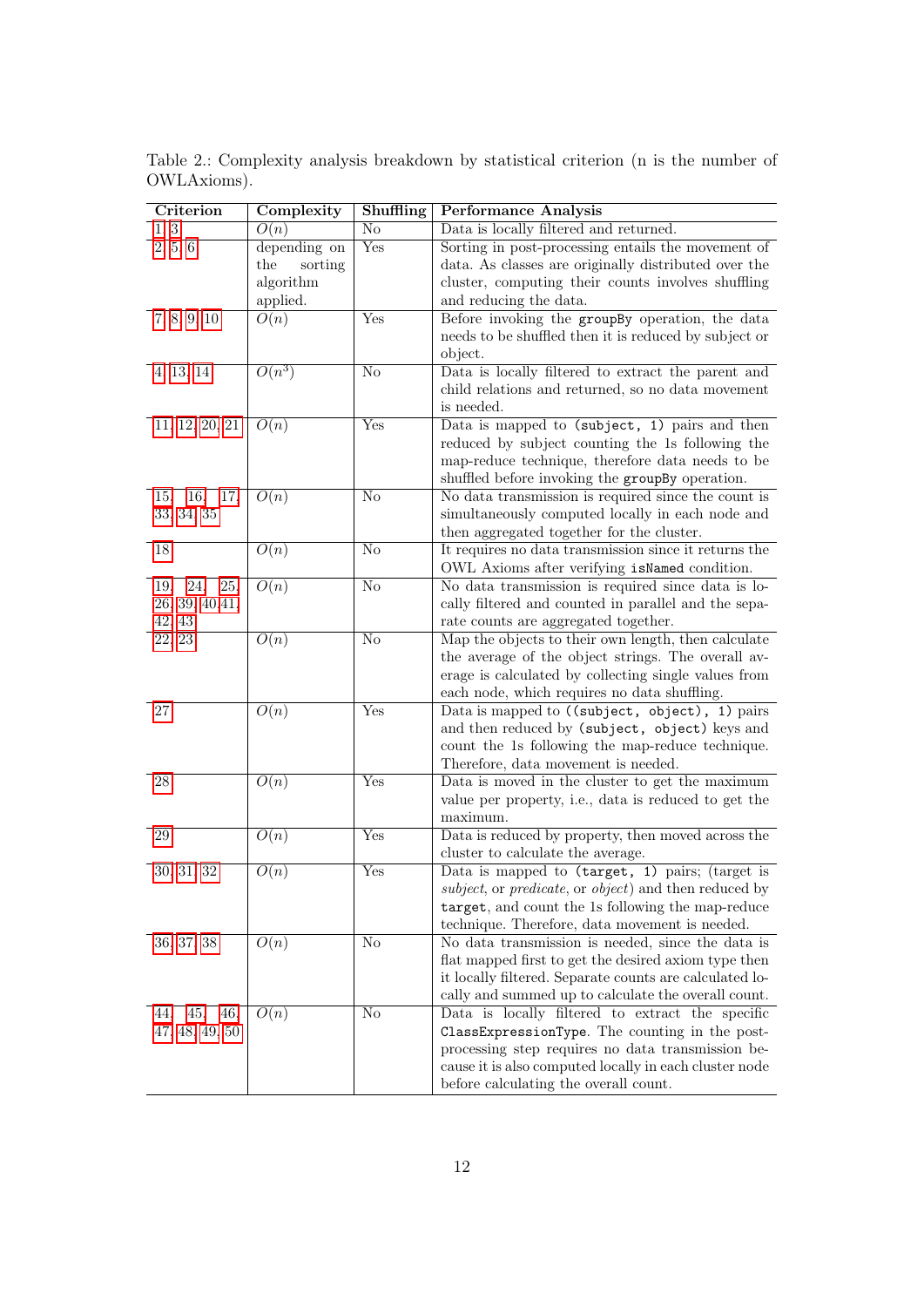<span id="page-12-1"></span>

| Dataset     | Size (GB) | Load Time $(m)$ | $\#\text{Axioms}$ |
|-------------|-----------|-----------------|-------------------|
| $LUBM-10$   | 0.3       |                 | 1,316,517         |
| $LUBM-50$   | 1.3       | 8               | 6,654,756         |
| $LUBM-150$  | 3.8       | 15              | 26,782,455        |
| $LUBM-200$  | 4.8       | 23              | 31,178,382        |
| $LUBM-500$  | 10.5      | 82              | 77,577,078        |
| LUBM-1000   | 20.3      | 126             | 151,066,104       |
| $LUBM-2000$ | 41 2      | 230             | 306,002,524       |

Table 3.: LUBM benchmark datasets (functional syntax)

are the number of generated universities. Properties of the generated datasets, loading time to the HDFS, and the number of axioms of each dataset are listed in [Table 3.](#page-12-1) To create larger datasets from the ontology files created from the LUBM benchmark, we implemented a merge tool. In addition, we use LUBM datasets with various formats (such as OWL/XML and Manchester). The results reported are in functional syntax format.

# <span id="page-12-0"></span>5. Experiments

In this section, we describe the evaluation of OWLStats. We are aiming at answering the following questions concerning scalability and flexibility:

- Q1) How efficient can OWLStats compute the introduced statistics?
- Q2) How is the speedup ratio affected with respect to the number of worker nodes?
- Q3) How does OWLStats process different datasets with various sizes?
- Q4) How does OWLStats scale to larger datasets?

We start with the experimental setup, afterwards we give a brief description of the introduced experiments.

## 5.1. Experimental Setup

System configuration. All distributed experiments ran on a cluster with five nodes. Among these nodes, one is reserved to act as the master, and four nodes are used as computing workers. Each node has AMD Opteron 2.3 GHz processors (64 Cores), 250.9 GB memory, and the configured capacity is 1.7 TB. The nodes are connected with 1 Gb/s Ethernet. Moreover, Spark v2.4.4 and Hadoop v2.8.1 with Java 1.8.0 is installed on this cluster. Local-mode experiments are all carried out on a single cluster instance. All distributed experiments run three times, and the results indicate the average execution time.

#### 5.2. Scalability Experiments

We evaluate our approach using the aforementioned datasets to study its performance as well as scalability. In this evaluation, we measure the scalability of OWLStats based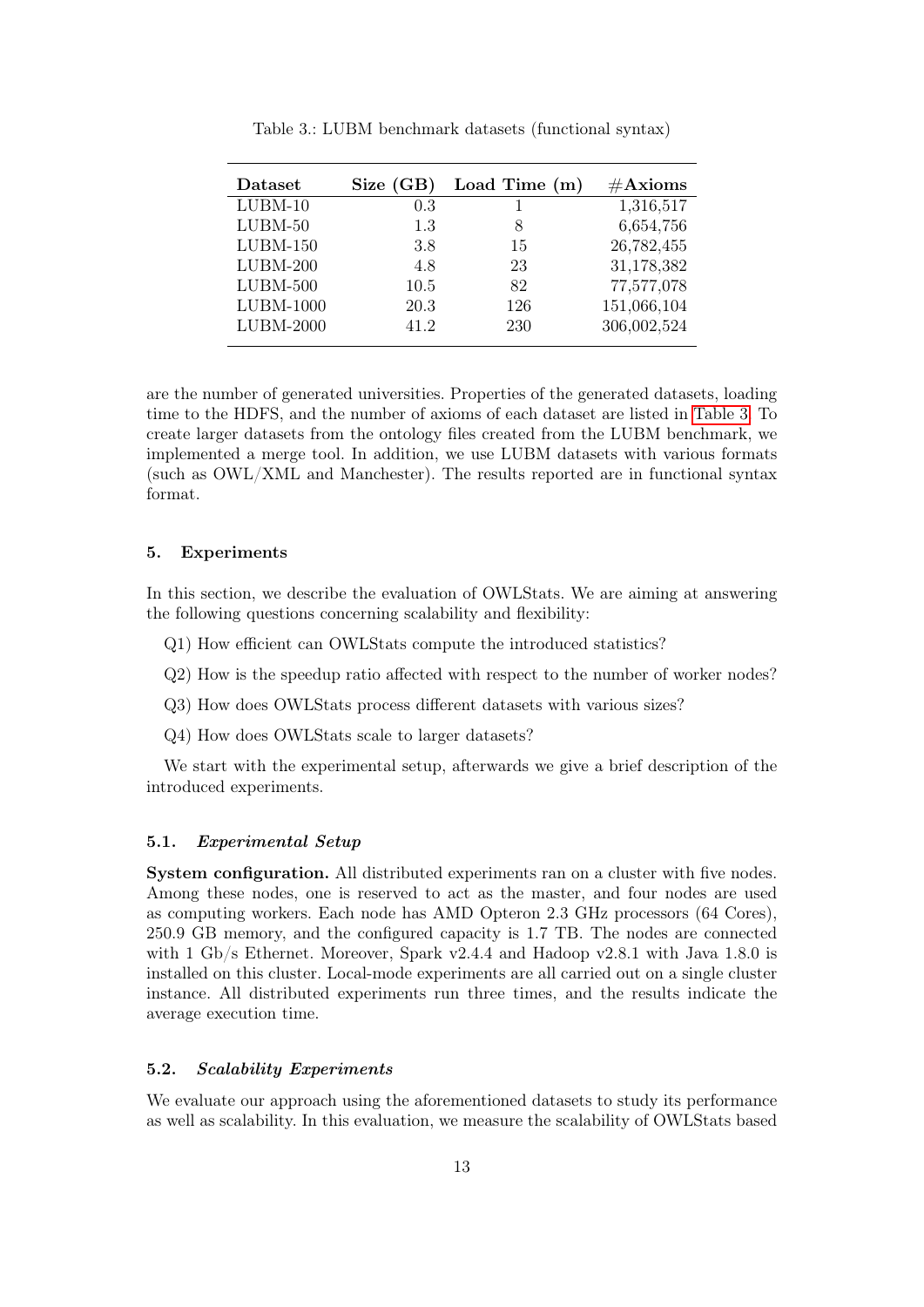<span id="page-13-1"></span>

Figure 2.: OWLStats node scalability performance evaluation

on node and data scalability.

Experiment 1 (Node Scalability). This experiment was designed to measure the performance evaluation in terms of the number of nodes, which proves that the runtime decreases when the number of nodes increases. This experiment is aiming at answering the research question Q1. In this experiment, we increase the number of cluster workers to measure the node scalability. We have increased the number of workers from one to four (with one step each time) on the same dataset (i.e., LUBM-200).

Experiment 2 (Data Scalability). This experiment was designed to assess whether the OWLStats can handle large-scale datasets. This experiment is aiming at answering the research questions Q2, Q3, and Q4. In this experiment, we measure the efficiency of OWLStats by increasing the size of the input dataset. We retain a constant number of nodes (workers) at five in the cluster and increase the size of datasets. To test the data scalability of OWLStats, we run the experiments on the LUBM benchmark with five different sizes. We begin by generating a dataset of 50 universities (LUBM-50), then we iteratively increase the number of universities (i.e., scaling up the size).

#### <span id="page-13-0"></span>6. Results and Discussion

Figure [2](#page-13-1) and Figure [3](#page-14-0) report the results of efficiency analysis for node and data scalability, respectively.

Experiment 1 Results: [Figure 2](#page-13-1) shows LUBM-200's speedup efficiency by raising the number of worker nodes from one to five. The execution time decreased around three times (from 26.3 min to 8.2 min). It is evident that as the number of workers increases, the execution time decreases linearly. The speedup ratio  $(S)$  is an essential metric for calculating the performance of parallel algorithms (addressing Q1). The speedup ratio is the ratio  $S = T_L/T_N$ , where  $T_L$  is the execution time of the algorithm in local mode, and  $T_N$  is the time on N workers. Efficiency E measures the speedup per worker. It is the time taken to run the algorithm in local mode against the time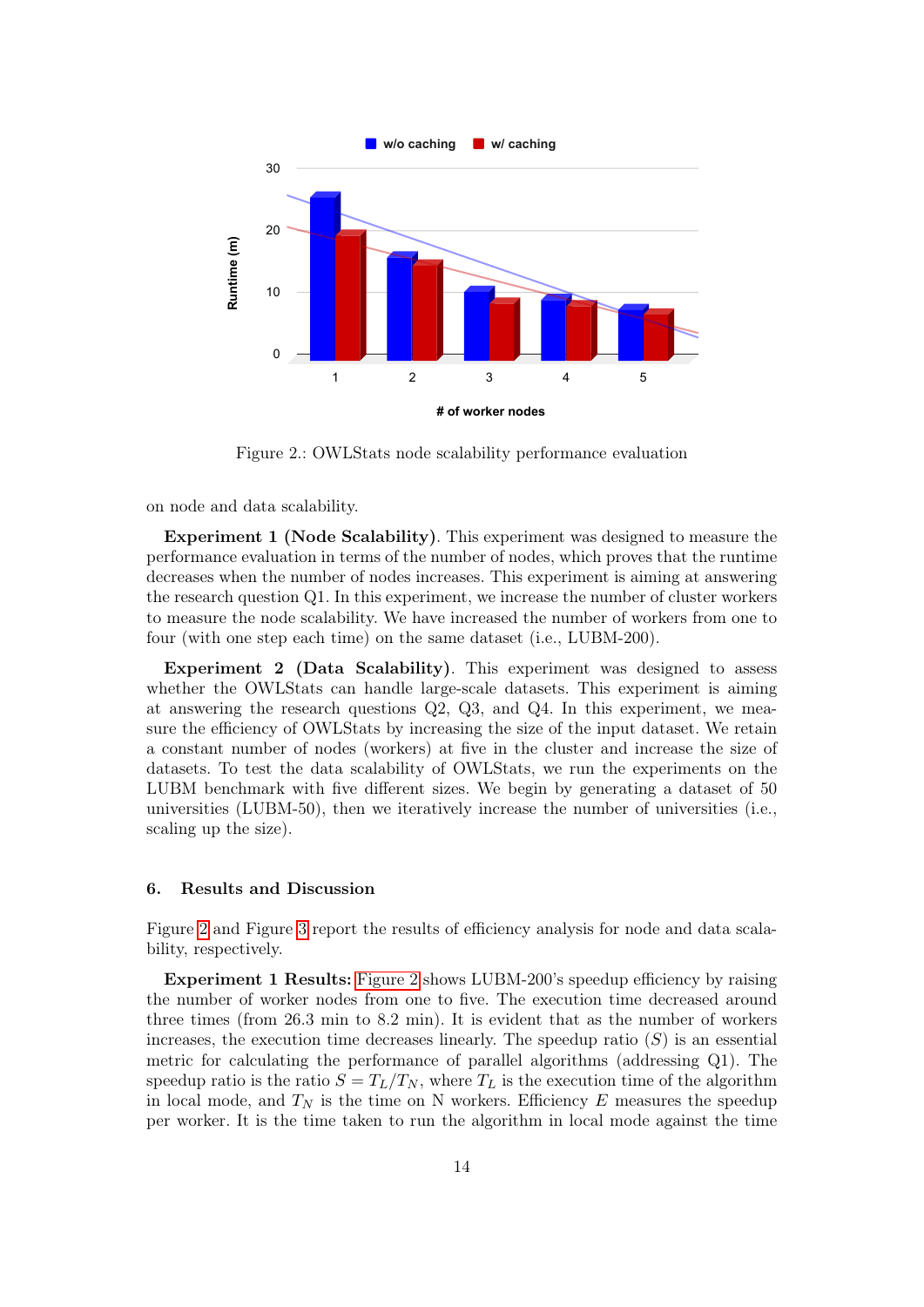<span id="page-14-0"></span>

Figure 3.: OWLStats sizeup performance evaluation

on N workers,  $E = S/N$ . [Figure 5](#page-16-1) illustrates the speedup and efficiency ratios for the LUBM-200 dataset. The speedup for the selected data is increased sequentially with respect to the number of workers. In conclusion, the findings illustrate that OWLStats would achieve near-linear scalability of output in the sense of speedup.

Experiment 2 Results: [Figure 3](#page-14-0) displays the run time of the proposed distributed algorithm with and without caching for each dataset.

Caching is a mechanism to speed up applications that have multiple access to the same RDD, which keeps the data in memory and accelerates the computations. It is apparent from [Figure 3,](#page-14-0) the reduction in execution time between OWLStats with caching (blue columns) and without caching (red columns). The x-axis represents the LUBM datasets produced with an increase in the number of universities, while the y-axis represents the execution time within minutes. For example, calculating the 50 statistics criteria with LUBM-2000 costs around 31 minutes without using the caching mechanism, while the time after caching was triggered, decreased to 24 minutes. Spark has the performance advantage of using in-memory data storage. The use of data storage in memory contributes to a decrease in the average time spent on network communication and data read/write using disk-based approaches. It is evident that the execution time increases linearly as the size of the dataset increases. The results show that our algorithm can be scaled according to the dataset size, which answers Q3 and  $Q_4$ .

[Figure 4](#page-15-0) shows the output obtained from running OWLStats in a multi-machine (five machines) cluster environment. For more illustrations, consider the LUBM-1000 dataset; the execution time decreased from 48.83 minutes in a single machine environment (local) down to 19.67 minutes in multiple machines environment (cluster). The observed time decrease can be interpreted as a result of multiple machine distribution of the computation. For LUBM-1000, the use of cluster mode speeds up the performance by two times, which addresses Q2.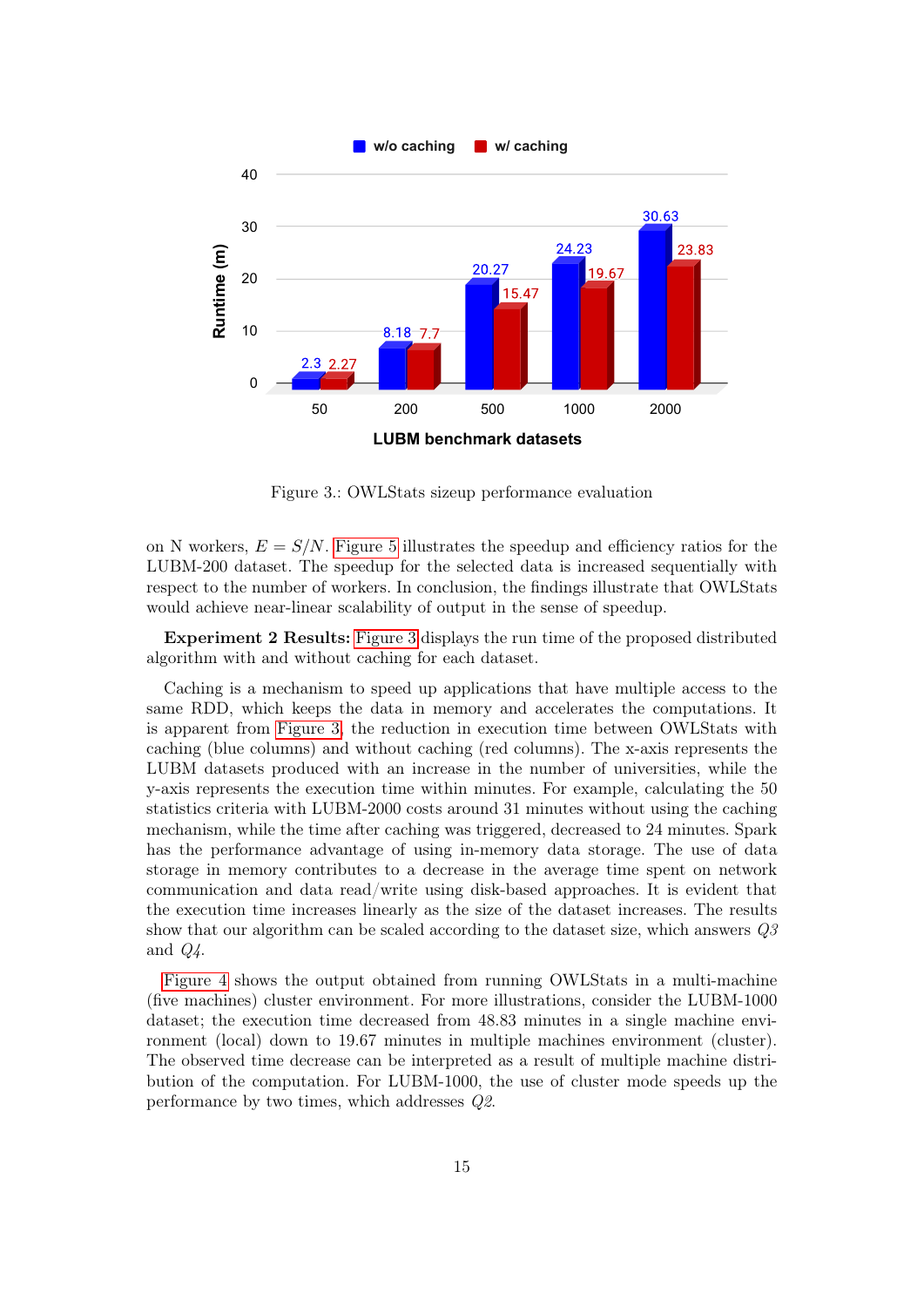<span id="page-15-0"></span>

Figure 4.: OWLStats speedup performance evaluation in cluster and local environments.

#### Criteria Execution.

The overall execution time of OWLStats per each criterion is illustrated in [Figure 6.](#page-16-2) The runtime for each criterion is reported for both LUBM-50 and LUBM-200 datasets. OWLStats consists of 50 statistical criteria; each criterion execution time depends on the number of the input OWLAxiom. The findings obtained from both datasets' execution show that the runtime is less when there is no data shuffle inside the cluster. Criteria 25, requires less execution time since it relies on OWLAnnotationAssertions of type owl:literal and the number of annotation assertions in LUBM benchmark not too much. The longest execution time is taken by Criteria 17. The reason refers to that even though it requires no data shuffling, but no filter is applied to the input data; therefore, the whole dataset is processed to evaluate the criteria. LUBM benchmark generates many A-box axioms (i.e., assertions) but no T-Box axioms; thus, criteria from 33 to 43 consume a long execution time because they are all evaluated on assertion axioms. Criteria 30, 31, and 32 concerning the vocabularies used in the dataset are considered efficient since there is no data movement among the cluster nodes. Criteria 44 to 50 were not evaluated because the LUBM benchmark contains only six OWLEquivalentClasses such that those consume almost no time. Overall, the experiments led us to conclude that OWLStats can complete statistical computation execution in a reasonable time, proving that OWLStats distributed statistical criteria computation is scalable.

To evaluate OWLStats over more complex ontologies (i.e., ontologies with more T-Box axioms), we use it over Gene Ontology  $(GO)^{15}$  $(GO)^{15}$  $(GO)^{15}$ . GO is considered the leading source of gene information. It consists of 601,235 axioms. OWLStats computes all criteria within 326 seconds on a cluster of five worker nodes. Furthermore, we evaluate  $OWLStats$  over the University Ontology Benchmark  $(UOBM)^{16}$  $(UOBM)^{16}$  $(UOBM)^{16}$ , which generates more

<span id="page-15-1"></span><sup>15</sup><http://geneontology.org/>

<span id="page-15-2"></span><sup>16</sup><https://www.cs.ox.ac.uk/isg/tools/UOBMGenerator/>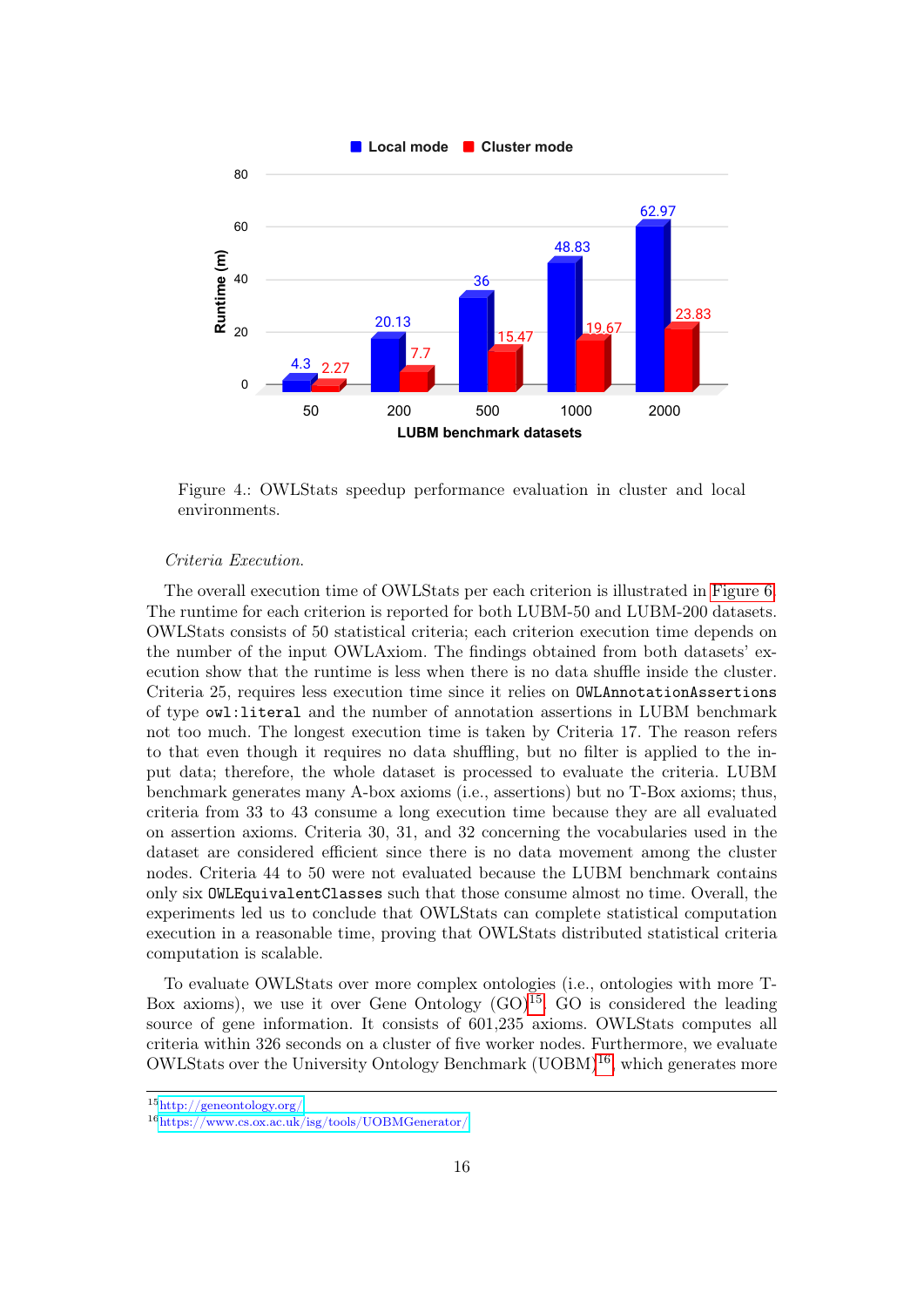<span id="page-16-1"></span>

Figure 5.: OWLStats efficiency and speedup ratio.

<span id="page-16-2"></span>

Figure 6.: Overall execution analysis per criteria (log scale).

complex and realistic datasets. We generate a dataset with ten universities (maximum number of universities offered by the benchmark), which contains 1,475,83 axioms. Within 195 seconds, OWLStats measures all statistical criteria on a cluster of five worker nodes.

# <span id="page-16-0"></span>7. Use Cases

OWLStats is a generic software component for computing statistical information about large-scale OWL datasets. In this section, we present three real-world projects that uses our proposed approach.

Use case 1 (SANSA-Stack<sup>[17](#page-16-3)</sup>): OWLStats has been successfully integrated into Scalable Semantic Analytics Stack (SANSA-Stack) framework [\(Lehmann et al. 2017;](#page-19-10) [Ermilov et al. 2017\)](#page-19-16). SANSA is an open source<sup>[18](#page-16-4)</sup> large-scale processing engine for

<span id="page-16-3"></span><sup>17</sup><https://sansa-stack.net/>

<span id="page-16-4"></span><sup>18</sup><https://github.com/SANSA-Stack>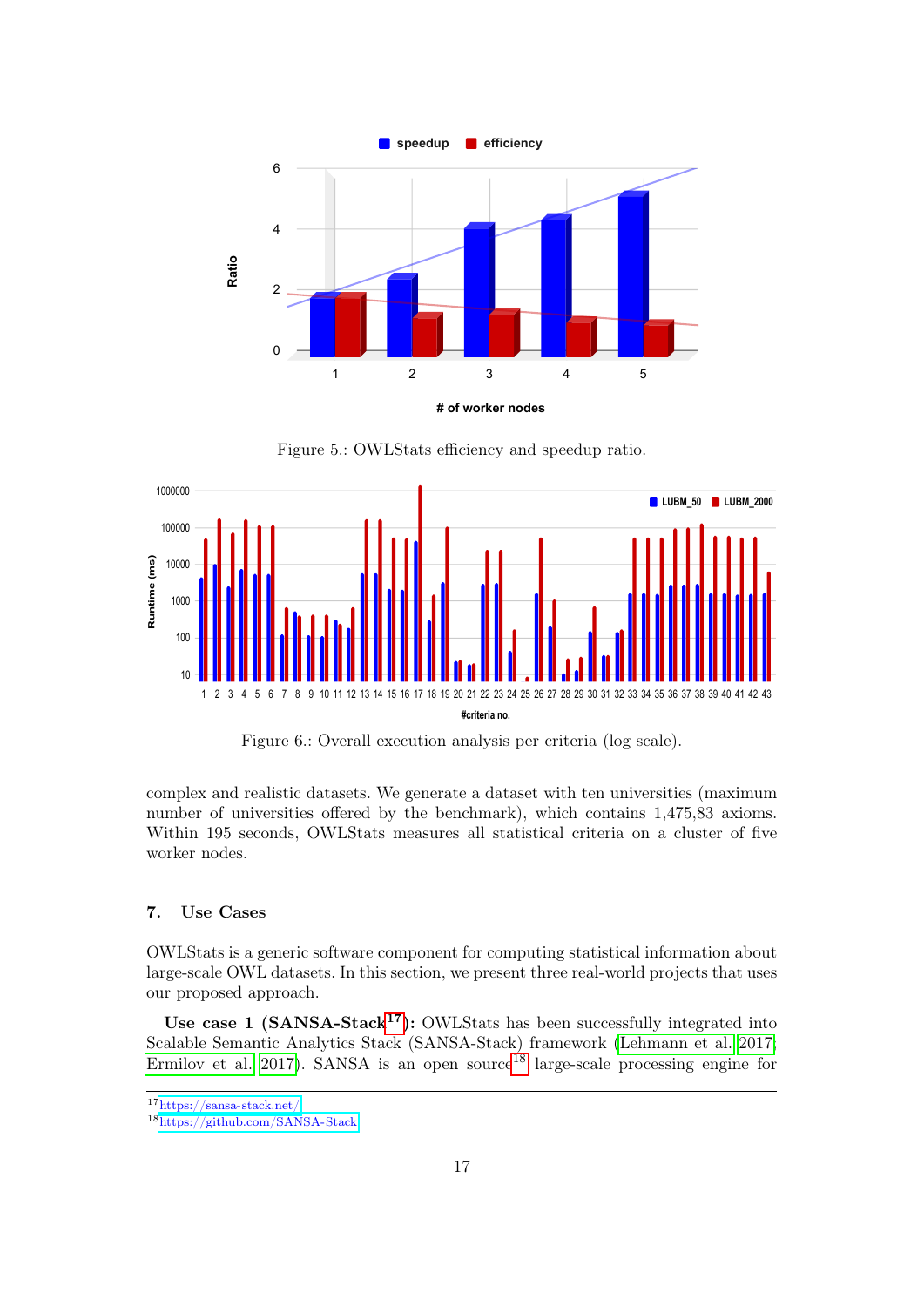efficient processing of large-scale RDF datasets. The need for utilizing fault-tolerant big data frameworks such as Apache Spark and Flink is raised to process this massive amount of data efficiently. SANSA is built on top of Spark, offering a set of facilities for the representation (RDF and OWL), querying, and inference of semantic data. Currently, SANSA-RDF<sup>[19](#page-17-1)</sup> layer supports 32 statistical criteria for RDF datasets. Some of the machine learning algorithms in the inference and machine learning layers are built on the top axioms level. Therefore, we integrated OWLStats into the SANSA framework to support the SANSA-OWL layer to compute 50 statistical criteria based on OWL datasets (Functional, Manchester, and OWL/XML formats).

Use case 2 (PLATOON Project<sup>[20](#page-17-2)</sup>): PLATOON is an EU-funded H2020 project that digitizes the energy sector with the adoption of AI techniques. The objective is to increase renewable energy consumption, smart grids management, and energy efficiency. The PLATOON reference architecture is used to construct and deploy scalable and replicable energy management solutions. PLATOON partners use many largescale proprietary ontologies that reflect energy-related tools such as wind turbines, geo-location, weather, etc. OWLStats is used in PLATOON to collect statistical information about the inner structure of the underlying datasets to assist in the development of cluster and classification algorithms. For example, OWLStats is used to calculate how many classes are used on an accident ontology for classification purposes.

Use case 3 (ABSTAT): ABSTAT [\(Spahiu et al. 2016\)](#page-19-19) is a summarization frame-work to support linked set understanding. ABSTATS<sup>[21](#page-17-3)</sup> framework can provide compact as well as concise summaries for a given dataset. To derive summarization for more input datasets of OWL formats, OWLStats will be used.

# <span id="page-17-0"></span>8. Availability and Sustainability

Below, we describe the availability and sustainability that OWLStats fulfils, including the availability of the statistics, as well as how we support sustainability.

- Availability. OWLStats is available as an open-source software component in the OWL layer of the SANSA-Stack GitHub repository[22](#page-17-4). SANSA is well-maintained and makes use of community resources such as SANSA website<sup>[17](#page-16-3)</sup>, mailing list<sup>[23](#page-17-5)</sup>, issue tracker<sup>[24](#page-17-6)</sup>, documentation<sup>[25](#page-17-7)</sup>, ... etc. It is licensed under the Apache License 2.0.
- Sustainability. The sustainability of OWLStats is demonstrated through SANSA-Stack contributors<sup>[26](#page-17-8)</sup>. A new release is published every six months since 2016. In addition, bugs and improvement suggestions can be submitted through the issue tracker on its GitHub repository

<span id="page-17-1"></span><sup>19</sup><https://github.com/SANSA-Stack/SANSA-Stack/tree/develop/sansa-rdf>

<span id="page-17-2"></span><sup>20</sup><https://platoon-project.eu/>

<span id="page-17-3"></span><sup>21</sup><http://abstat.disco.unimib.it/>

<span id="page-17-4"></span><sup>22</sup>[https://github.com/SANSA-Stack/SANSA-Stack/tree/develop/sansa-owl/sansa-owl-spark/src/main/](https://github.com/SANSA-Stack/SANSA-Stack/tree/develop/sansa-owl/sansa-owl-spark/src/main/scala/net/sansa_stack/owl/spark/stats) [scala/net/sansa\\_stack/owl/spark/stats](https://github.com/SANSA-Stack/SANSA-Stack/tree/develop/sansa-owl/sansa-owl-spark/src/main/scala/net/sansa_stack/owl/spark/stats)

<span id="page-17-5"></span><sup>23</sup><https://sansa-stack.net/community/#MailingLists>

<span id="page-17-6"></span> $^{24}{\rm https://github.com/SANSA-Stack/SANSA-Stack/issues}$  $^{24}{\rm https://github.com/SANSA-Stack/SANSA-Stack/issues}$  $^{24}{\rm https://github.com/SANSA-Stack/SANSA-Stack/issues}$ 

<span id="page-17-7"></span><sup>25</sup><https://sansa-stack.net/user-guide/>

<span id="page-17-8"></span><sup>26</sup><https://sansa-stack.net/community/#Contributors>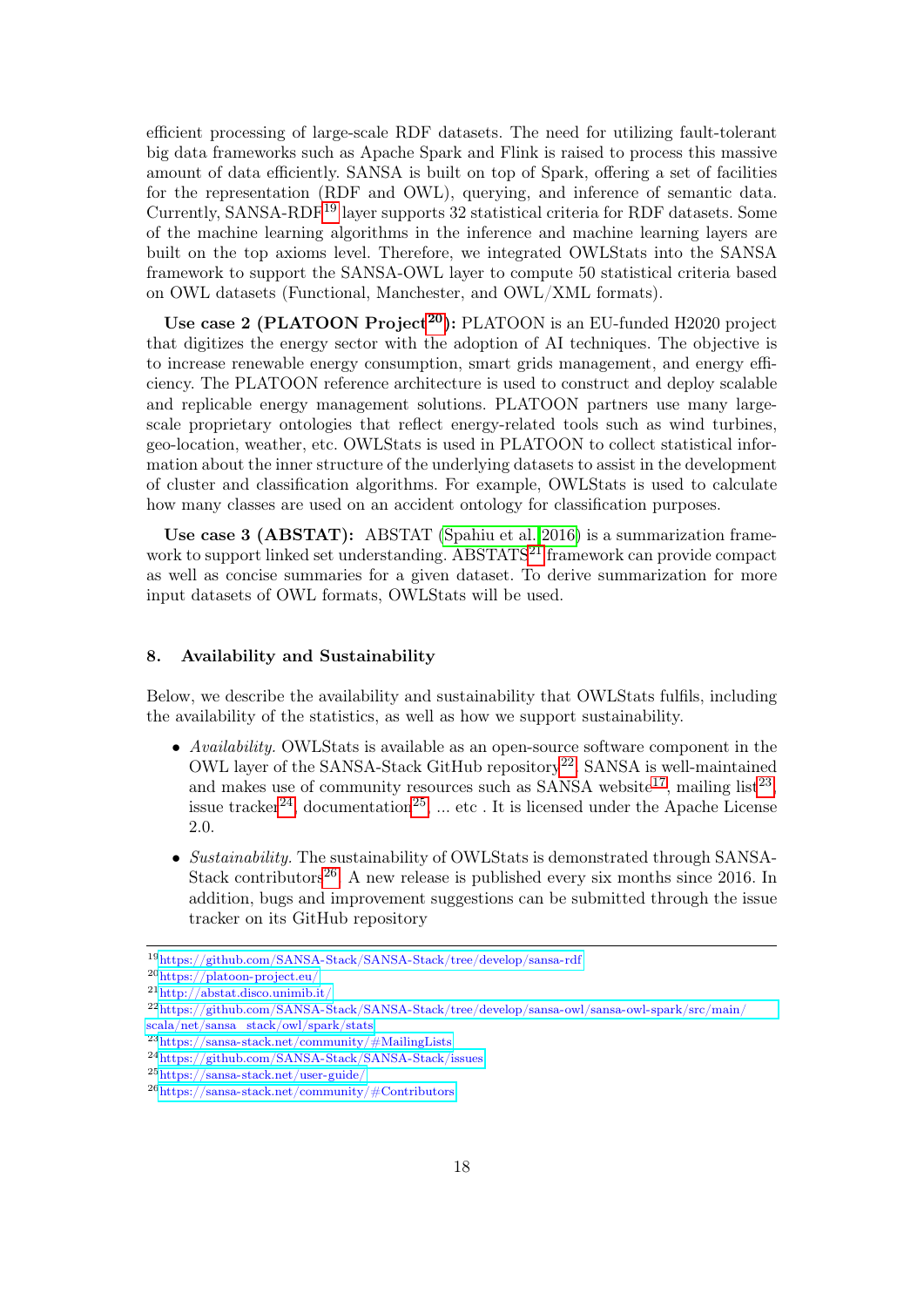# <span id="page-18-1"></span>9. Conclusion and Future Work

In this paper, we proposed the OWLStats approach that is a flexible, robust, and scalable approach. OWLStats is capable of computing 50 statistical criteria for largescale OWL datasets. Astonishingly, after reviewing the literature, we found no tool capable of calculating these statistics for such datasets. Accordingly, OWLStats is the first attempt at developing a scalable, in terms of both data and node scalability, open-source distributed framework for computing comprehensive statistical information about OWL datasets. OWLStats has successfully generated 50 statistical criteria about large-scale datasets  $(+40$  GB in size) on a cluster of five worker nodes. Three real-world use cases for OWLStats are presented; i.e., SANSA framework, PLATOON, and ABSTAT. To achieve the sustainability of OWLStats, we made it available as a software component in the OWL layer of the SANSA-Stack, which is constantly maintained by SANSA-Stack contributors. We carried out two experiments to test OWLStats's efficiency as well as the data and node scalability. The evaluation results demonstrated that OWLStats is usable and effective for unveiling the structure of large-scale OWL datasets in various OWL formats, i.e., Functional, Manchester, and OWL/XML. It achieved near-linear scalability of output in the sense of speedup, therefore the scalability of the proposed approach is assured.

To further our research, we are planning to add more criteria that cover further OWL axioms structures. Moreover, we aim at introducing further improvements in terms of code optimization, such as utilizing different persisting strategies as well as Alluxio<sup>[27](#page-18-7)</sup> for bridging the gap between the application and storage system. Alluxio is the first open-source data platform for analytics and cloud AI in the world.

### Acknowledgements

This work has been supported by the following EU Horizon2020 projects: LAMBDA project (GA no. 809965) and PLATOON (GA no. 872592).

#### References

- <span id="page-18-3"></span>Ali, M., S. Fathalla, S. Ibrahim, M. Kholief, and Y. F. Hassan (2019). Cloe: a cross-lingual ontology enrichment using multi-agent architecture. Enterprise Information Systems 13 (7- 8), 1002–1022.
- <span id="page-18-0"></span>Auer, S., J. Demter, M. Martin, and J. Lehmann (2012). Lodstats–an extensible framework for high-performance dataset analytics. In *International Conference on Knowledge Engineering* and Knowledge Management, pp. 353–362. Springer.
- <span id="page-18-4"></span>Beckett, D. (2001). The design and implementation of the redland rdf application framework. In Proceedings of the 10th international conference on World Wide Web, pp. 449–456.
- <span id="page-18-5"></span>Böhm, C., J. Lorey, and F. Naumann (2011). Creating void descriptions for web-scale data. Journal of Web Semantics  $9(3)$ , 339–345.
- <span id="page-18-2"></span>da Silva Serapião Leal, G., W. Guédria, and H. Panetto (2020). A semi-automated system for interoperability assessment: an ontology-based approach. *Enterprise Information Sys* $tems \; 14(3), \; 308-333.$
- <span id="page-18-6"></span>d'Aquin, M. and E. Motta (2011). Watson, more than a semantic web search engine. Semantic Web  $2(1), 55-63.$

<span id="page-18-7"></span><sup>27</sup><https://docs.alluxio.io/os/user/stable/en/Overview.html>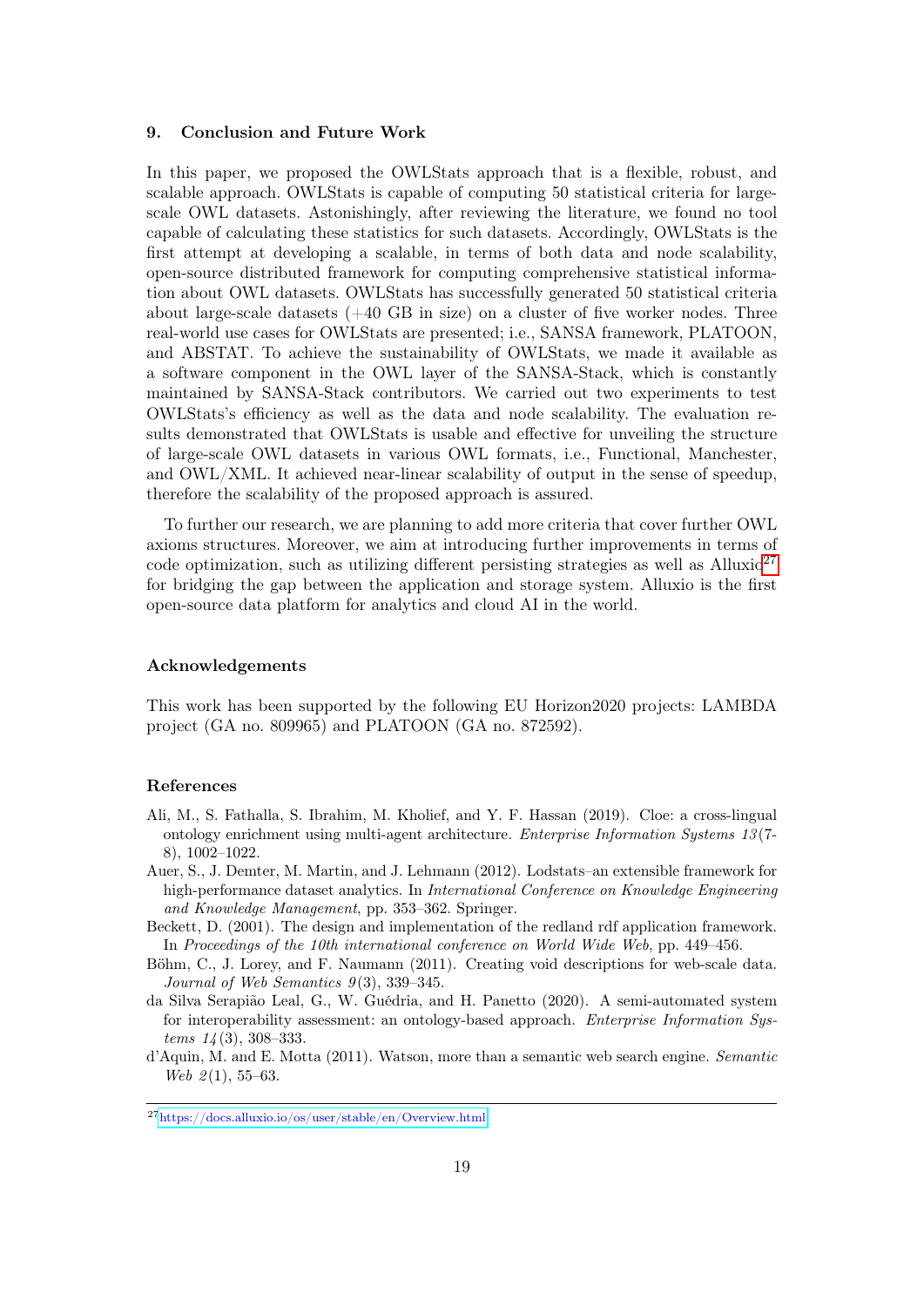- <span id="page-19-5"></span>De Giacomo, G., D. Lembo, M. Lenzerini, A. Poggi, and R. Rosati (2018). Using ontologies for semantic data integration. In A Comprehensive Guide Through the Italian Database Research Over the Last 25 Years, pp. 187–202. Springer.
- <span id="page-19-14"></span>Ding, L., T. Finin, A. Joshi, R. Pan, R. S. Cost, Y. Peng, P. Reddivari, V. Doshi, and J. Sachs (2004). Swoogle: a search and metadata engine for the semantic web. In Proceedings of the thirteenth ACM international conference on Information and knowledge management, pp. 652–659.
- <span id="page-19-16"></span>Ermilov, I., J. Lehmann, G. Sejdiu, L. Bühmann, P. Westphal, C. Stadler, S. Bin, N. Chakraborty, H. Petzka, M. Saleem, et al.  $(2017)$ . The tale of sansa spark. In International Semantic Web Conference (Posters, Demos & Industry Tracks).
- <span id="page-19-4"></span>Facchiano, A. (2017). Bioinformatic resources for the investigation of proteins and proteomes. Peptidomics  $3(1)$ , 1–10.
- <span id="page-19-12"></span>Gottron, T., M. Knauf, S. Scheglmann, and A. Scherp (2013). A systematic investigation of explicit and implicit schema information on the linked open data cloud. In Extended Semantic Web Conference, pp. 228–242. Springer.
- <span id="page-19-18"></span>Guo, Y., Z. Pan, and J. Heflin (2005). Lubm: A benchmark for owl knowledge base systems. Web Semantics: Science, Services and Agents on the World Wide Web 3 (2-3), 158–182.
- <span id="page-19-11"></span>Hausenblas, M., D. Ayers, L. Feigenbaum, T. Heath, W. Halb, and Y. Raimond (2012). The statistical core vocabulary (scovo). Digital Enterprise Research Institute (DERI), DERI Specification.
- <span id="page-19-2"></span>Kappelman, L. A. and J. A. Zachman (2013). The enterprise and its architecture: ontology & challenges. Journal of Computer Information Systems 53 (4), 87–95.
- <span id="page-19-7"></span>Langegger, A. and W. Woss (2009). Rdfstats-an extensible rdf statistics generator and library. In 2009 20th International Workshop on Database and Expert Systems Application, pp. 79–83. IEEE.
- <span id="page-19-10"></span>Lehmann, J., G. Sejdiu, L. Bühmann, P. Westphal, C. Stadler, I. Ermilov, S. Bin, N. Chakraborty, M. Saleem, A.-C. N. Ngomo, et al. (2017). Distributed semantic analytics using the sansa stack. In International Semantic Web Conference, pp. 147–155. Springer.
- <span id="page-19-1"></span>Li, H. and Q. Sima (2015). Parallel mining of owl 2 el ontology from large linked datasets. Knowledge-Based Systems 84, 10–17.
- <span id="page-19-0"></span>Ma, L., X. Sun, F. Cao, C. Wang, X. Wang, N. Kanellos, D. Wolfson, and Y. Pan (2009). Semantic enhancement for enterprise data management. In International Semantic Web Conference, pp. 876–892. Springer.
- <span id="page-19-13"></span>Matentzoglu, N., S. Bail, and B. Parsia (2013). A corpus of owl dl ontologies. Description Logics 1014, 829–41.
- <span id="page-19-17"></span>Mishra, S., M. N. Sahoo, A. K. Sangaiah, and S. Bakshi (2021). Nature-inspired cost optimisation for enterprise cloud systems using joint allocation of resources. Enterprise Information Systems 15 (2), 174–196.
- <span id="page-19-9"></span>Mohamed, H., S. Fathalla, J. Lehmann, and H. Jabeen (2020). OWLStats: Distributed computation of owl dataset statistics. In IEEE/WIC/ACM International Joint Conference on Web Intelligence and Intelligent Agent Technology (WI-IAT), pp. In press. IEEE.
- <span id="page-19-3"></span>Pileggi, S., A. A. Lopez-Lorca, and G. Beydoun (2018). Ontologies in software engineering. In 29th Australasian Conference on Information Systems (ACIS2018), pp. 1–8.
- <span id="page-19-6"></span>Rajabi, Z., B. Minaei, and M. A. Seyyedi (2013). Enterprise architecture development based on enterprise ontology. Journal of theoretical and applied electronic commerce research  $8(2)$ , 85–95.
- <span id="page-19-8"></span>Sejdiu, G., I. Ermilov, J. Lehmann, and M. N. Mami (2018). Distlodstats: Distributed computation of rdf dataset statistics. In International Semantic Web Conference, pp. 206–222. Springer.
- <span id="page-19-15"></span>Shvachko, K., H. Kuang, S. Radia, R. Chansler, et al. (2010). The hadoop distributed file system. In MSST, Volume 10, pp. 1–10.
- <span id="page-19-19"></span>Spahiu, B., R. Porrini, M. Palmonari, A. Rula, and A. Maurino (2016). Abstat: ontologydriven linked data summaries with pattern minimalization. In European Semantic Web Conference, pp. 381–395. Springer.